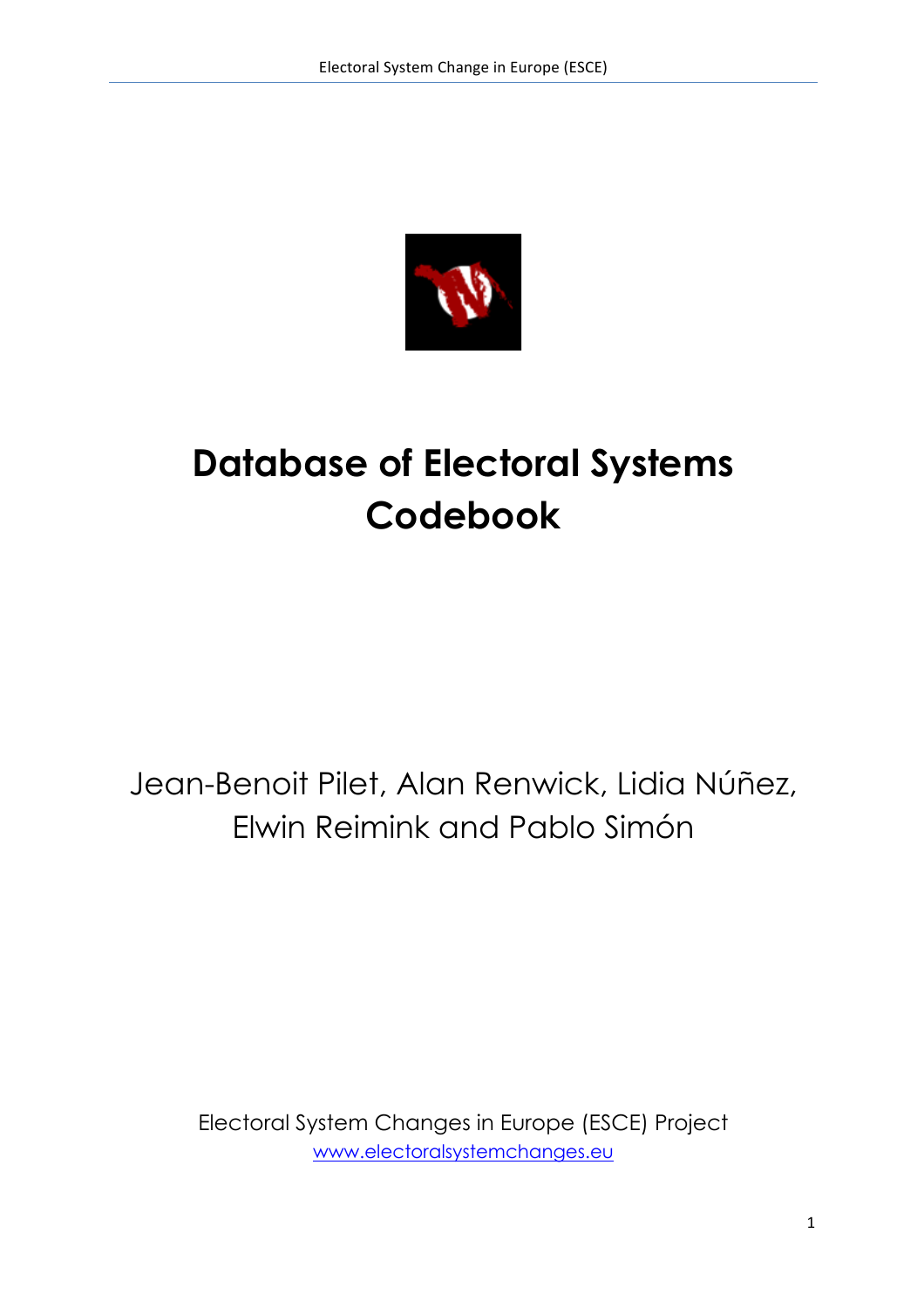The project 'Electoral System Change in Europe since 1945' (ESCE) is coordinated by Jean-Benoit Pilet (Université libre de Bruxelles) and Alan Renwick (University of Reading).

The ESCE project aims at contributing to our understanding of electoral systems in Europe in two respects. First, the website gives access for 31 European countries to the details of the electoral system they have used since their first democratic elections for the lower chamber. Access to the electoral laws of these 30 countries (in national language and in English for some articles) is also possible.

Secondly, on basis of this unique material, researchers of the ESCE project produce analysis and research notes on the adoption and transformation of electoral systems in Europe. They can be found on the Publications and Working papers sections of this website.

Researchers using this dataset are kindly requested to use the appropriate bibliographic citation:

Jean-Benoit Pilet, Alan Renwick, Lidia Núñez, Elwin Reimink and Pablo Simón (2016). Database of Electoral Systems. 2016.

Version released on February, 2016.

More information is available at www.electoralsystemchanges.eu

#### **Project funding provisions**

The ESCE project team wishes to acknowledge that this research was made possible due to the financial support that the project has received from: the FRS-FNRS, the McDougall Trust and the Nuffield Foundation.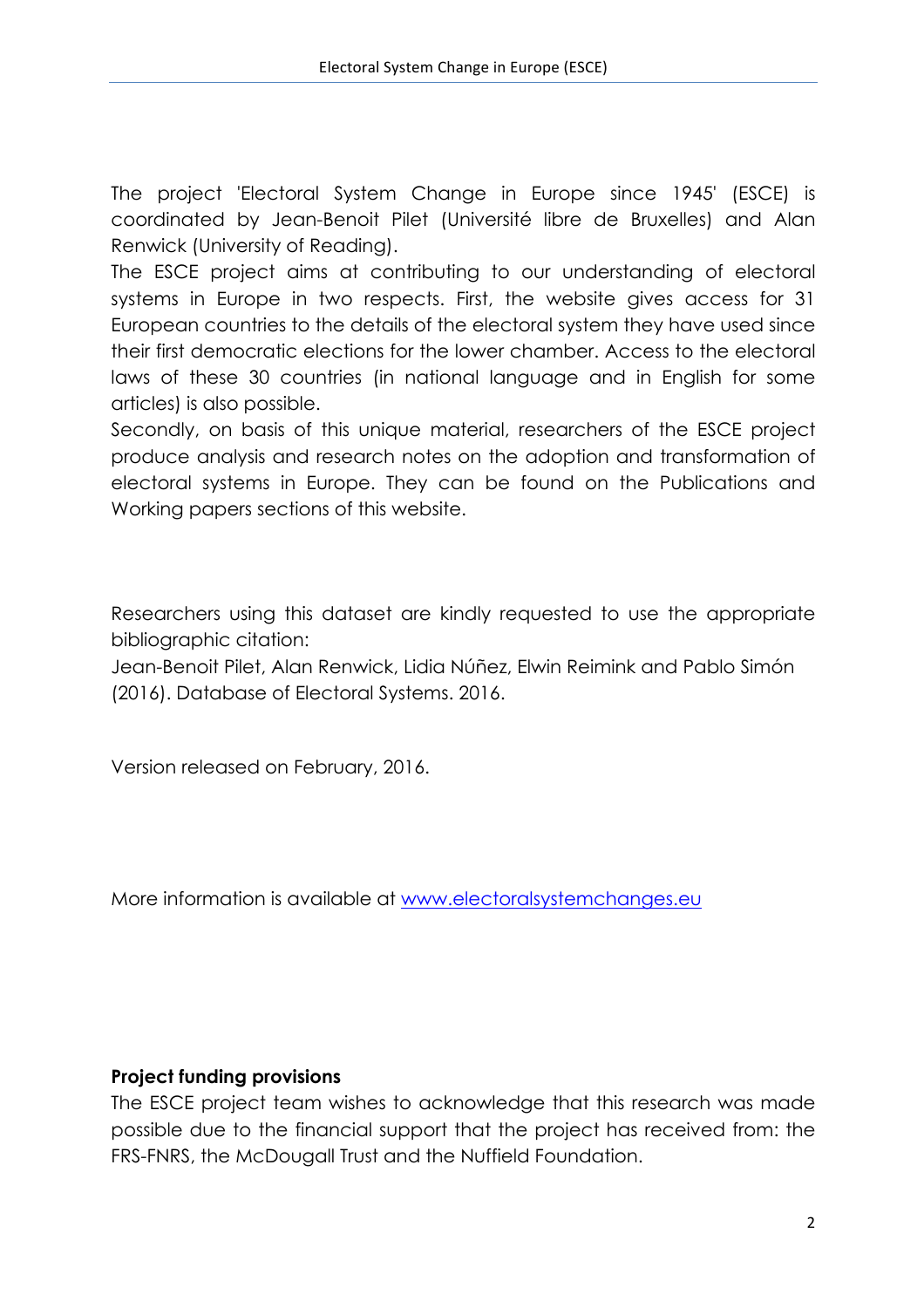#### **Publication of interest**

*Faces on the Ballot. The Personalization of Electoral Systems in Europe.* **By Alan Renwick and Jean-Benoit Pilet**

One of the key shifts in contemporary politics is the trend towards greater personalization. Collective actors such as political parties are losing relevance. Citizens are slowly dealigning from these actors, and



individual politicians are therefore growing in importance in elections, in government, within parties, and in media reporting of politics. A crucial question concerns how this new pattern could be restructuring politics over the long run - notably, whether the personalization of politics is changing the institutional architecture of contemporary democracies.

The authors show that the trend towards personalization is indeed changing core democratic institutions. Studying the evolution of electoral systems in thirty-one European democracies since 1945, they demonstrate that, since the 1990s, there has been a shift towards more personalized electoral systems. Electoral systems in most European countries now allow voters to express preferences for candidates, not just for political parties. And the weight of these voters' preferences in the allocation of seats has been increased in numerous countries.

They examine the factors that appear to be driving this evolution, finding that the personalization of electoral systems is associated with the growing gap between citizens and politics. Politicians and legislators appear to perceive the personalization of electoral systems as a way to address the democratic malaise and to restore trust in politics by reducing the role of political parties in elections. The book also shows, however, that whether these reforms have had any success in achieving their aims is far less clear.

Renwick, A., & Pilet, J. B. (2016). *Faces on the Ballot: The Personalization of Electoral Systems in Europe*. Oxford University Press.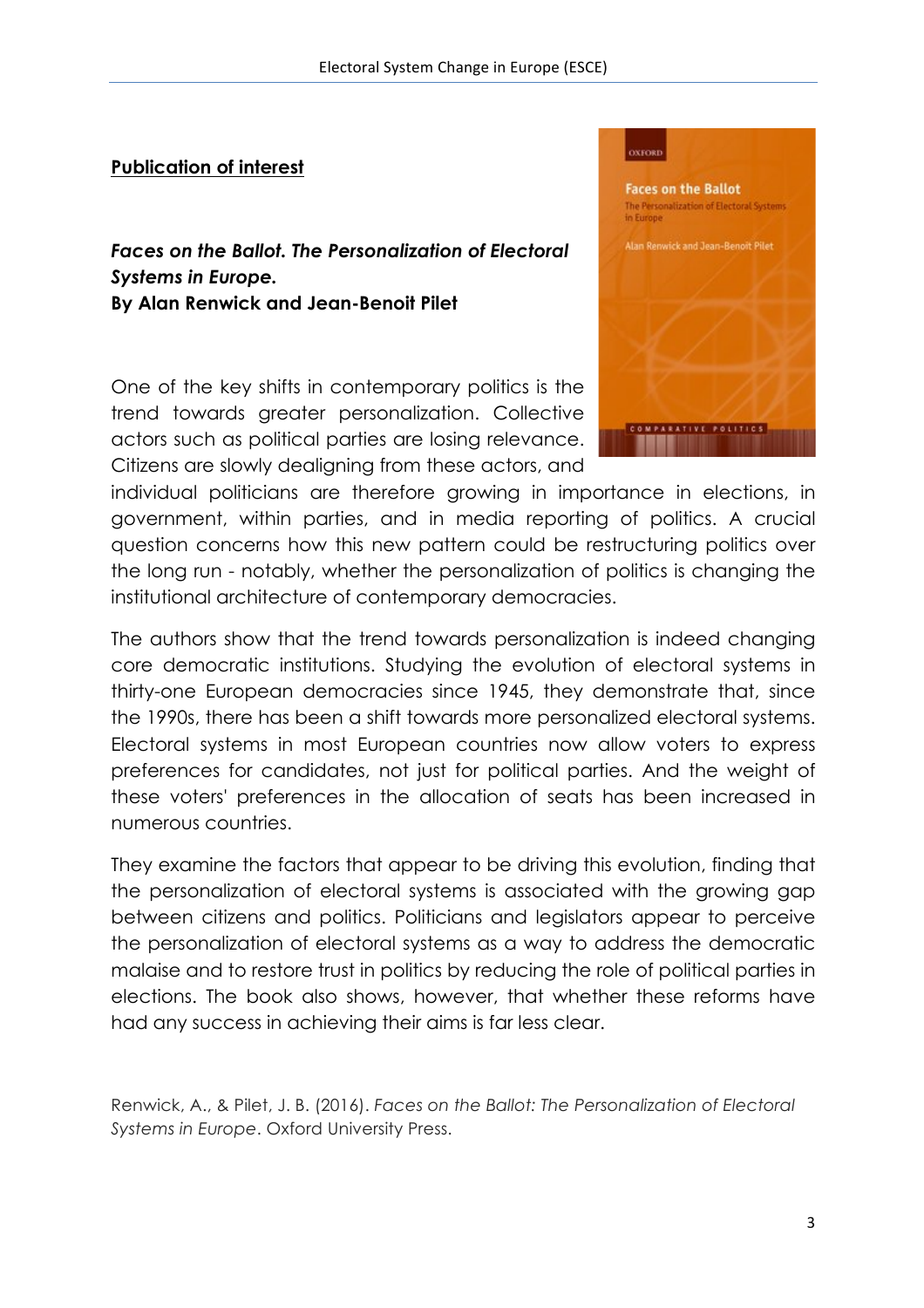# **Table of Contents**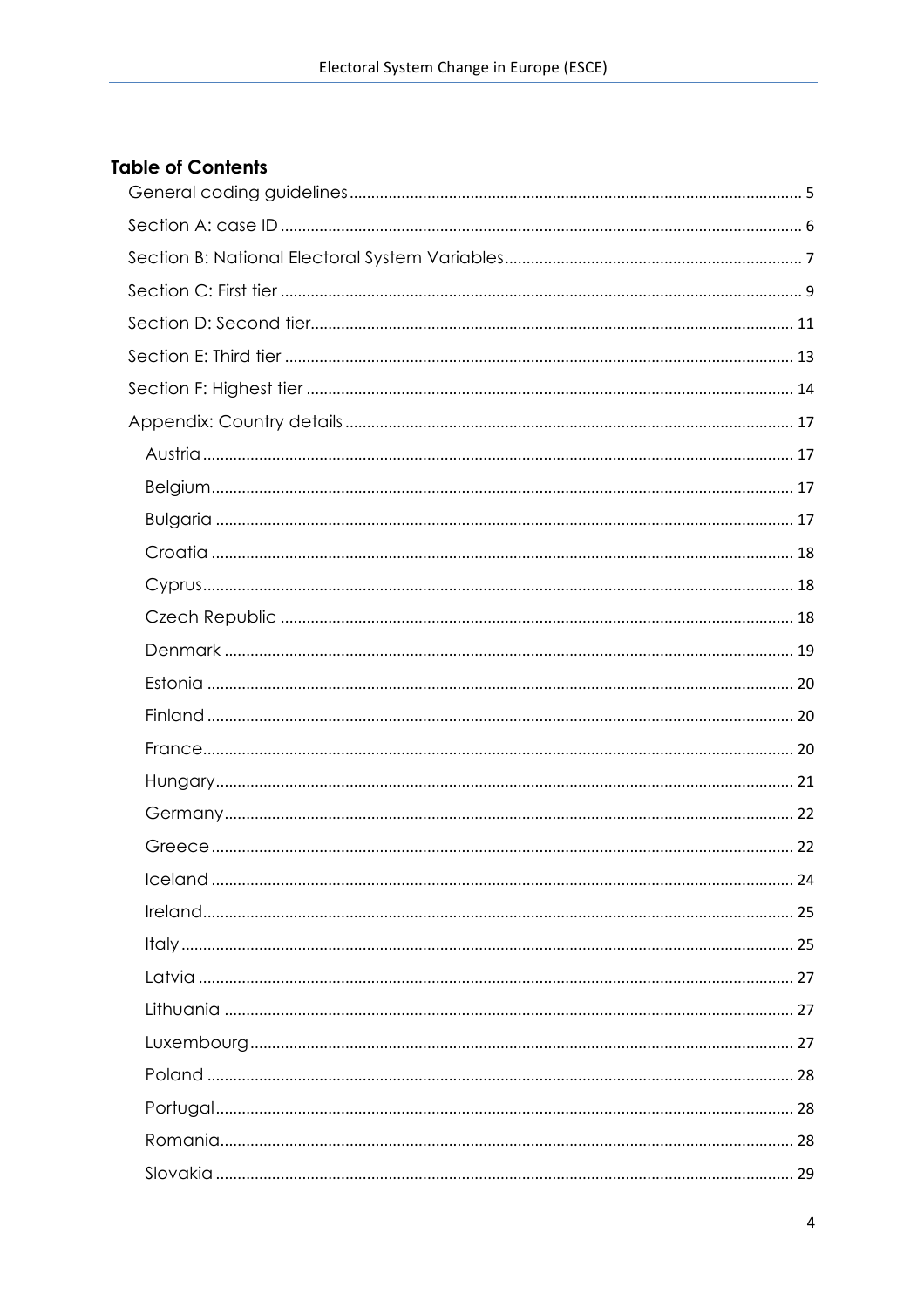# **General coding guidelines**

.

The dataset contains 1359 country-year observations. Whenever two elections have been held in the same year in a country, there is one observation for each election.

The code for missing cases is 9999. When a variable is not applicable to a case it is coded 8888.

Changes to the electoral law regarding the elements included in the dataset are reflected on the year in which the reform is introduced. When there are several reforms included in the same reform package (see country summaries at www.electoralsystemchanges.eu), the date of the reform coded is the one of the first reform bill passed.

Regarding ballot structure in muti-tiered systems, please note that if the list is open or flexible in the first tier, and the second tier is not independent from the first tier, then the variables for ballot structure and preference votes are coded as 'not applicable' (8888).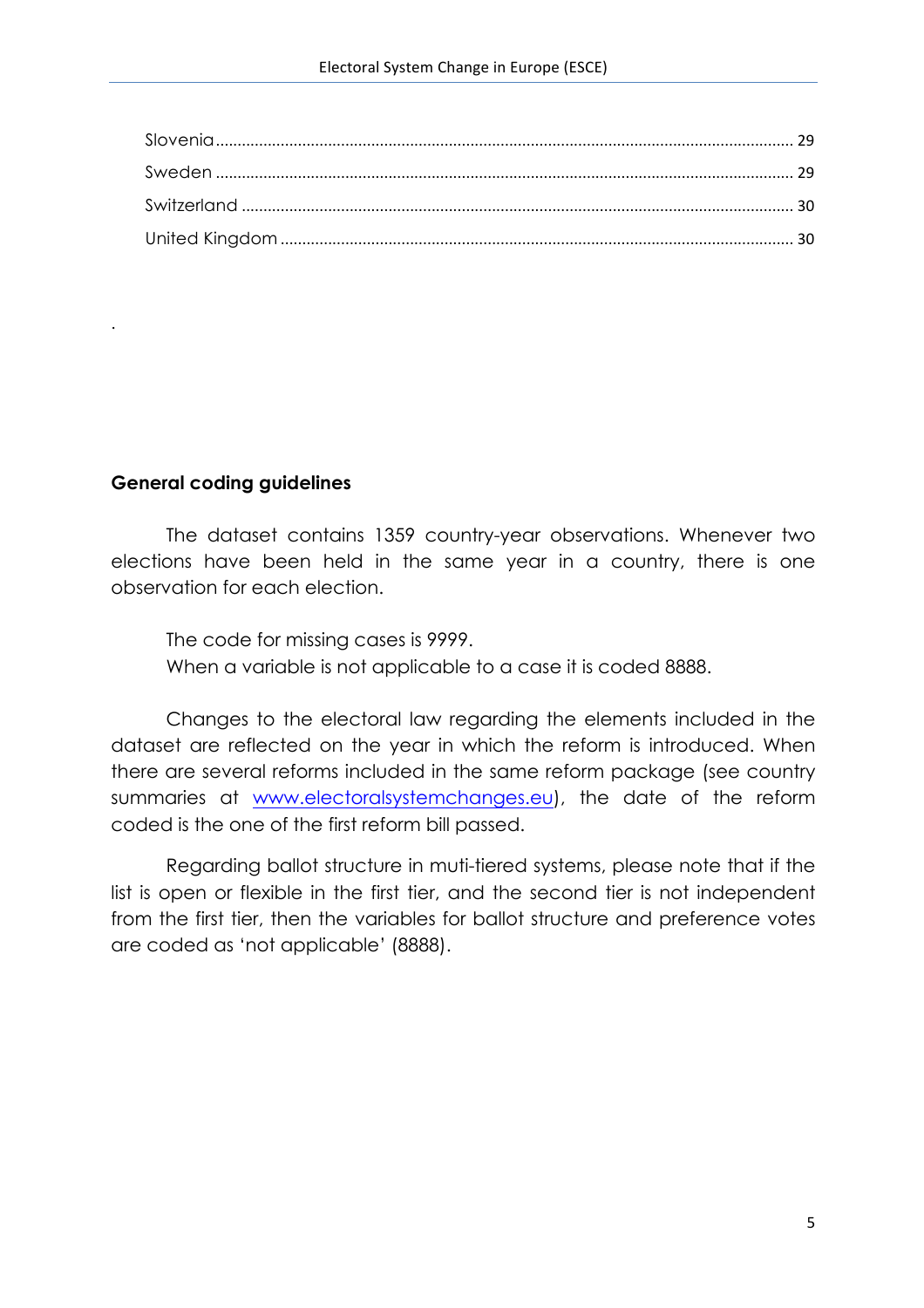#### **Section A: case ID**

v.01. **IDNR**: Identification number for each country-year observation (1 to N).

#### v.02. **country\_ID**

|                 | Country_ID                                                            |
|-----------------|-----------------------------------------------------------------------|
| Austria         | 1                                                                     |
| Belgium         |                                                                       |
| <b>Bulgaria</b> |                                                                       |
| Croatia         |                                                                       |
| Cyprus          |                                                                       |
| Czech Republic  | $\frac{2}{3}$ $\frac{3}{4}$ $\frac{4}{5}$ $\frac{6}{6}$ $\frac{7}{7}$ |
| <b>Denmark</b>  |                                                                       |
| Estonia         | $\frac{8}{9}$                                                         |
| Finland         |                                                                       |
| France          | 10                                                                    |
| Germany         | $\overline{11}$                                                       |
| Greece          | $\overline{12}$                                                       |
| <u>Hungary</u>  |                                                                       |
| Iceland         |                                                                       |
| Ireland         | $\frac{13}{14}$<br>$\frac{15}{16}$<br>$\frac{16}{17}$                 |
| <b>Italy</b>    |                                                                       |
| Latvia          |                                                                       |
| Lithuania       | $\overline{18}$                                                       |
| Luxembourg      | $1\overline{9}$                                                       |
| Malta           | $\overline{20}$                                                       |
| Poland          | $\overline{21}$                                                       |
| Portugal        | $\overline{22}$                                                       |
| Romania         | $\overline{23}$                                                       |
| Slovakia        |                                                                       |
| Slovenia        | $\frac{24}{25}$<br>$\frac{25}{26}$                                    |
| Spain           |                                                                       |
| Sweden          | 27                                                                    |
| Switzerland     | $\frac{1}{28}$                                                        |
| The Netherlands | 29                                                                    |
| UK              | $\overline{30}$                                                       |

v.03. **country:** Country name.

v.04. **year:** « The first year included is the year of the first democratic election in the current democratic period. The last year is 2011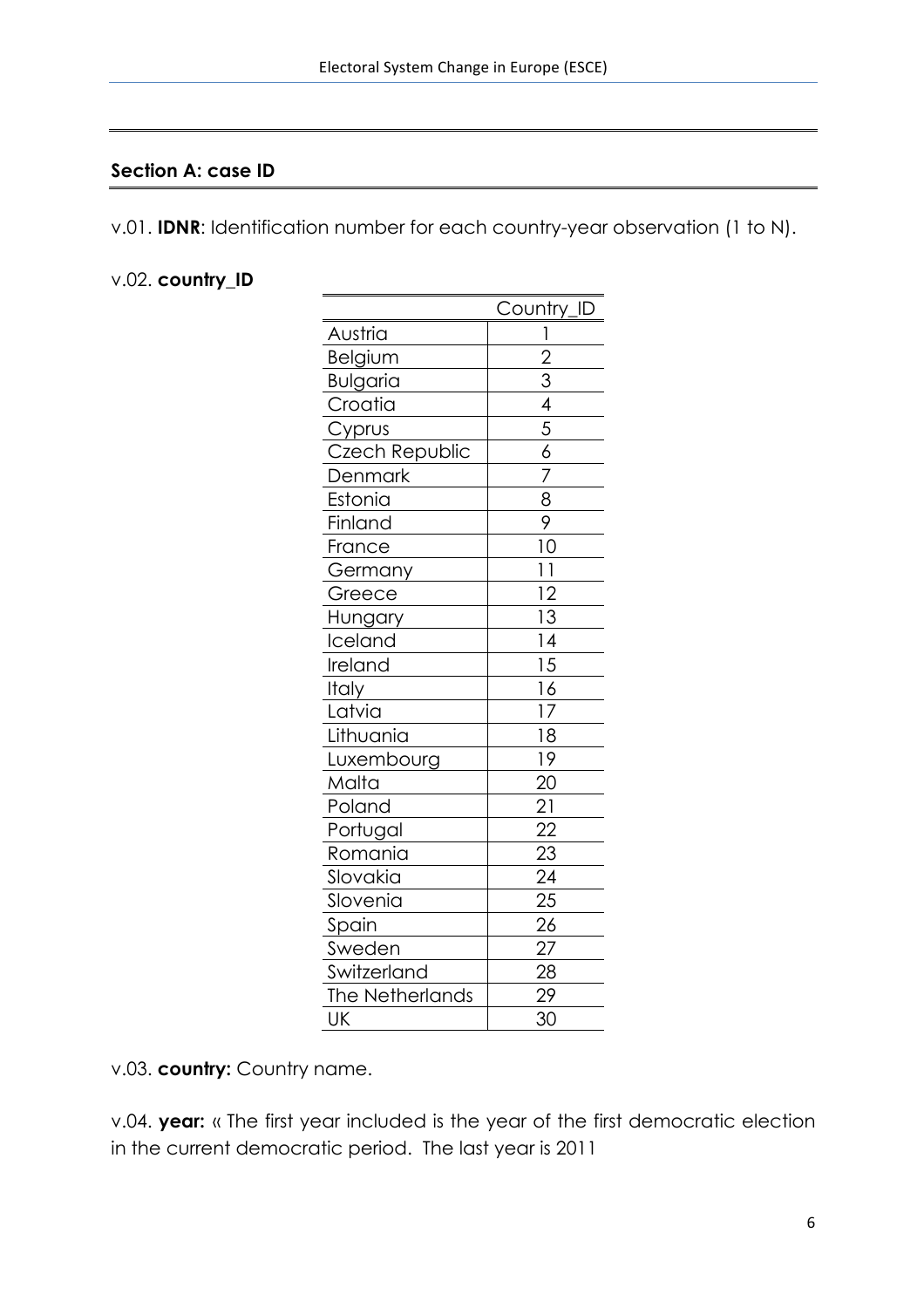# v.05. **Full election date**: dd/mm/yy

# v.06. **Year of election** (yyyy).

v.07. **Most recent election** (yyyy).

v.08. **Reform bill:** Binary variable that indicates whether a bill introducing changes in the electoral system is introduced (code '1').

v.09. **Date of introduction of an electoral reform**: If several bills affecting the elements addressed in the ESCE project<sup>1</sup> are introduced in the same year, the date of the first bill is coded in this variable. This variable also includes constitutional amendments that refer to elements of the electoral system.

### **Section B: National Electoral System Variables**

v.10. **Assemblysize**: Total number of seats in the lower chamber.

v.11. **Change assemblysize**: Change in assembly size included in the reform. Dummy variable (Automatic changes linked to population increases or decreases are not considered).

- 0. No change.
- 1. Change.

<u> 1989 - Johann Stein, marwolaethau a bh</u>

v.12. **ES\_family**: Electoral system family.

- 1. Majoritarian: including plurality systems, qualified majority systems.
- 2. Proportional: including list PR systems and STV.

3. Mixed: A mixed system is one in which a mixture of majoritarian and proportional electoral rules are used. The two electoral formulas may be dependent or independent (see v.09).

4. Reinforced proportional system:

v. 13. **Mixed\_system\_type**: Classification of mixed electoral systems based on Blais and Massicotte (19992).

 $1$  For more details, see http://www.electoralsystemchanges.eu/

 $2$  Massicotte, L., & Blais, A. (1999). Mixed electoral systems: a conceptual and empirical survey. Electoral Studies, 18(3), 341-366.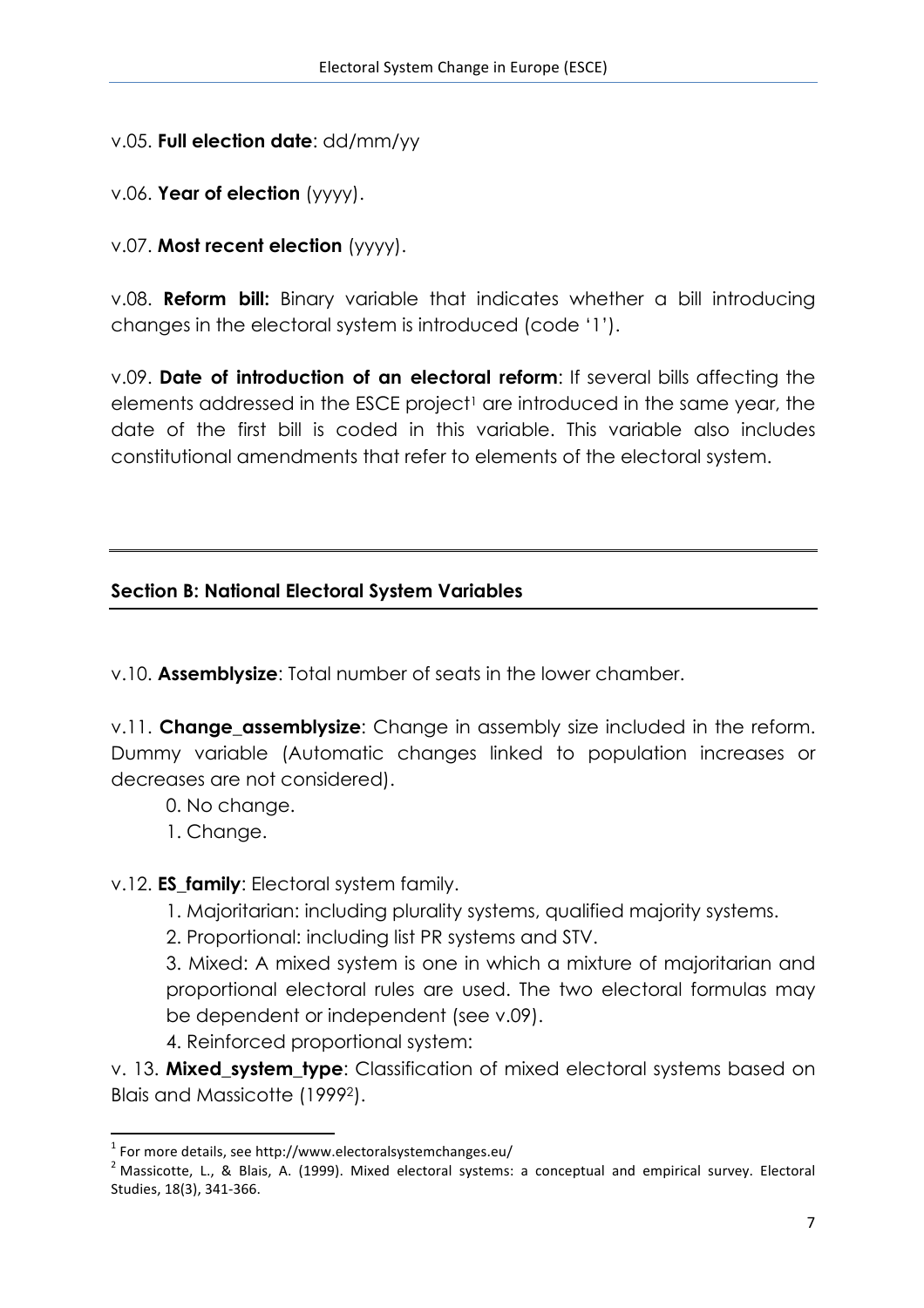1. Coexistence: Independent mixed electoral system in which some districts use a majoritarian formula, while others employ a proportional formula.

2. Superposition: Independent mixed electoral system in which two different electoral formulas are applied within the same district with some seats allocated under a majoritarian formula and others under a PR formula. Voters cast two votes, one for the majoritarian seat(s) and one for the PR seats.

3. Fusion: Independent mixed electoral system in which two different electoral formulas are applied within the same district with some seats allocated under a majoritarian formula and others under a PR formula. Voters cast only one vote. The first seat is allocated under a majority formula, and the others under a PR formula.

4. Correction: Dependent mixed electoral system in which seats distributed by proportional representation in one set of districts are used to correct or modify the distortions created by the majoritarian formula in another set of districts (ex: Germany, Hungary).

5. Conditional: Dependent mixed electoral system in which the actual use or not of one electoral formula depends on the outcome produced by the other (ex: France 1951–57).

6. other.

v.14. **Party threshold National**: Threshold imposed on parties at national level: code value between 0 and 100 for the percentage of votes at which threshold it set. Thresholds can apply for any tier; see the appendix for country-specific details.

v.15. **Coalition\_threshold\_National**: Threshold imposed on coalitions of parties at national level: dummy variable, code 1 if such a threshold exists. Details for each country are provided in the Appendix.

v.16. **Party\_threshold\_Subnational**: Threshold imposed on parties at subnational level (e.g.: only for one tier, at district level, at regional level, etc): code value between 0 and 100 for the percentage of votes at which threshold it set. Thresholds can apply to any tier; see the appendix for countryspecific details.

v.17. **Thresholds upper tier**: Thresholds on participation in the distribution of seats in the upper tier.

0. No condition.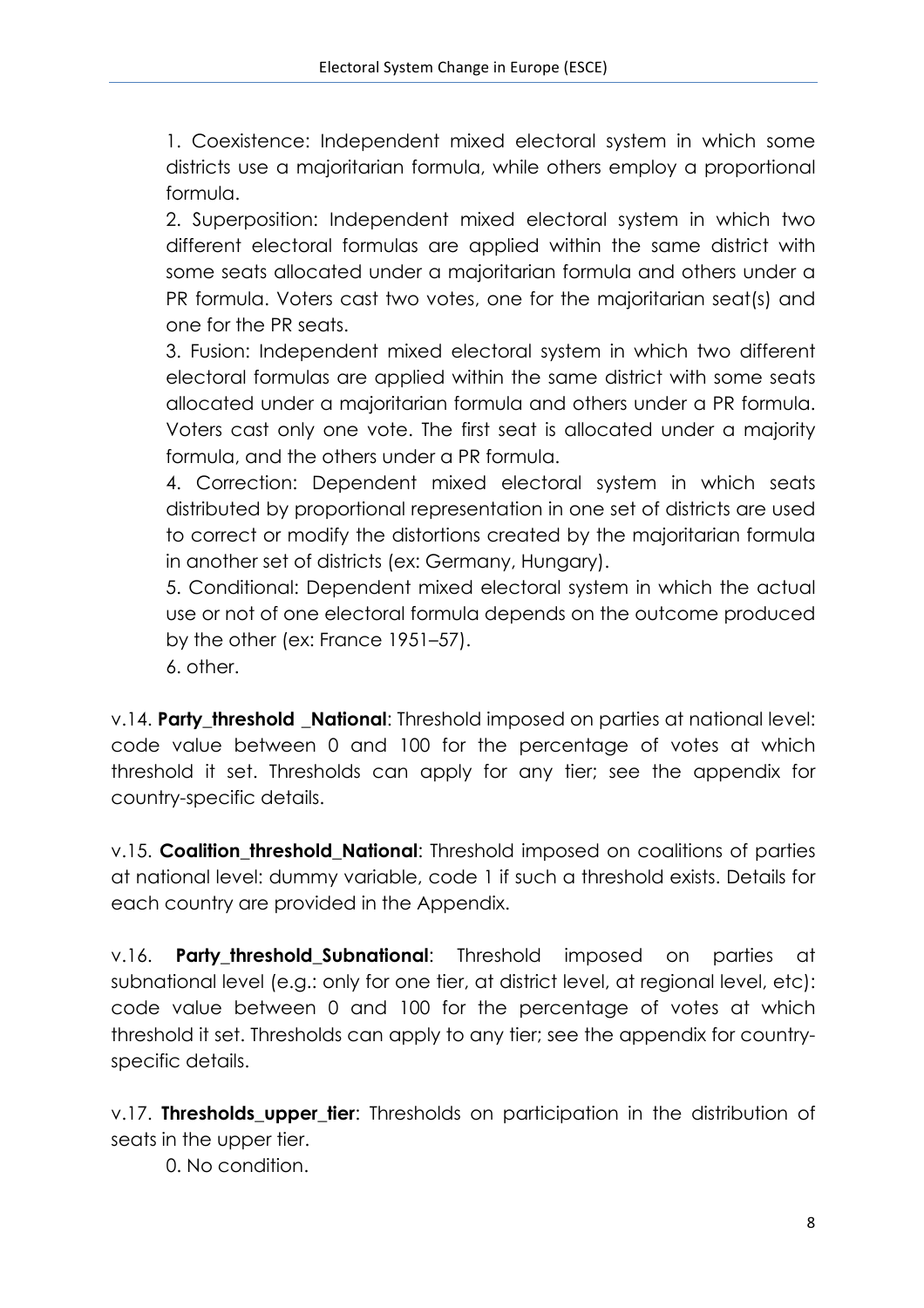- 1. Seat requirements.
- 2. Vote requirements.
- 3. Vote and seat requirements.

v.18. **Number of tiers**: Number of tiers in the system. Tiers may be territorial tiers within PR or majoritarian systems, as well as PR/majoritarian tiers in mixed systems.

v.19. **Relation\_tiers**: Relation between tier 1 and tier 2:

- 1. Independent.
- 2. Remainder: undistributed seats at lower tier are distributed at upper tier, meaning the number of seats allocated at the upper tier may vary depending on how many seats are allocated at the lower tier.
- 3. Compensatory: pre-fixed number of compensatory seats are allocated to compensate for any disproportionality at the lower tier or to reinforce the majority (i.e. Hungary).

v.20. **Legal protection minorities:** Binary variable reflecting whether there is any legal protection of minorities (Seats, different thresholds, etc).

- 0. No.
- 1. Yes.

#### **Section C: First tier**

In this section the characteristics of the electoral system at the first tier are coded. However it should be noted that:

- − For non-mixed systems, the tier in which the smallest districts are used is coded.
- − For mixed systems, the majoritarian tier is coded.
- − For single tier systems, all variables are coded under section C, but the code 8888 is used for the variables in section D (second tier).

#### v.21. **FT\_PR\_formula:** Type of proportional electoral formula.

- 1. Single Transferable Vote.
- 2. List PR Hare Quota.
- 3. List PR Droop Quota (Hagenbach-Bischoff).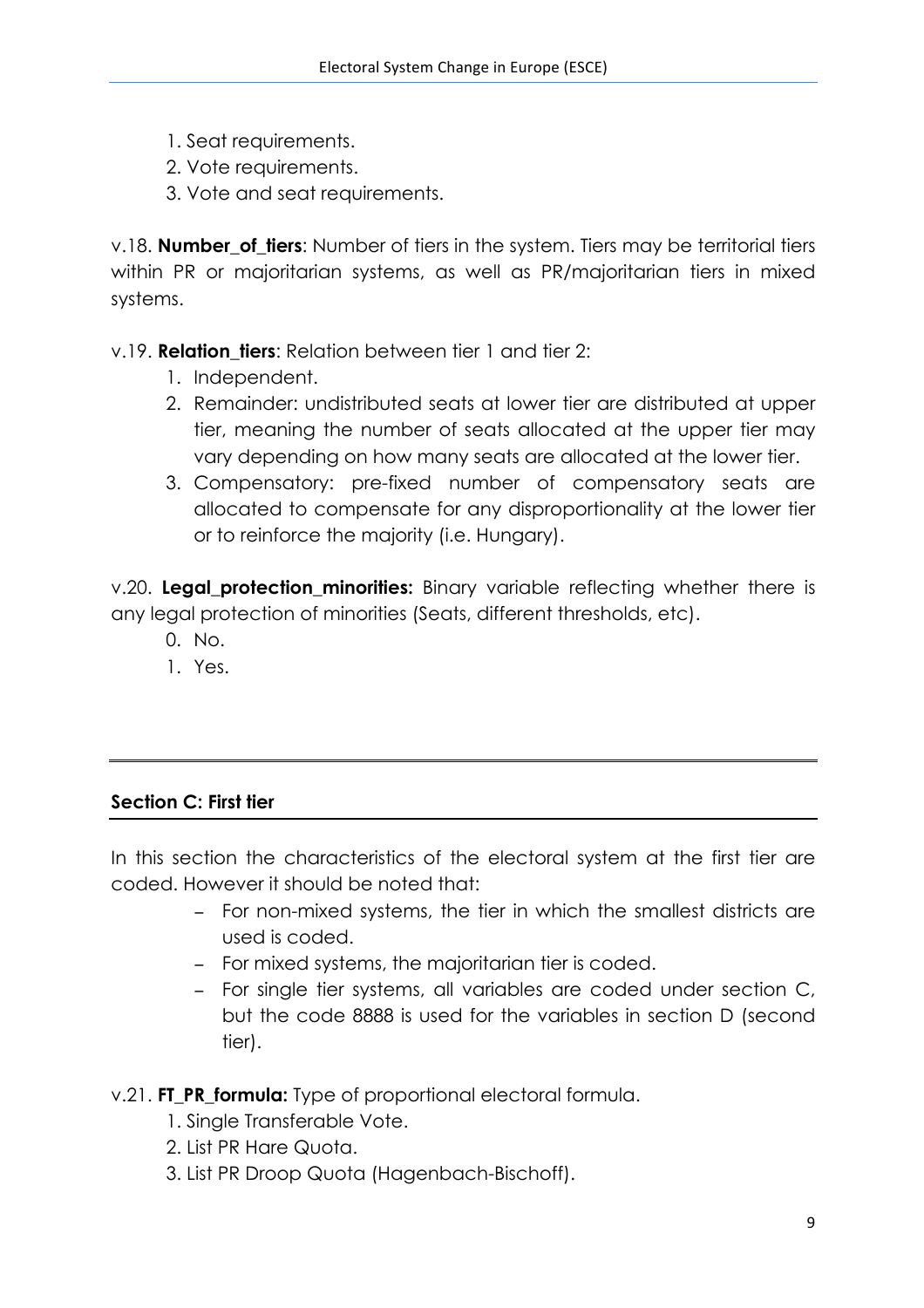4. List PR Imperiali Quota.

5. List PR reinforced Imperiali Quota.

6. List PR D'Hondt Successive Divisors (1, 2, 3, 4, etc.).

7. List PR Imperiali Successive Divisors (2, 3, 4, etc.).

8. Sainte Laguë Highest Average (1, 3, 5, 7, etc.).

9. Modified Sainte Laguë Succesive Divisors (1.4; 3, 5, 7, etc.).

10. Other.

v.22. **FT\_Maj\_formula:** Type of majoritarian electoral formula

1. Plurality.

2. Qualified majority (including run-off).

v.23. **FT\_No\_districts**: Number of districts at first tier (continuous variable).

v.24. **FT\_No\_seats**: Number of seats allocated at first tier (continuous variable). For systems where the upper tier(s) are for remainder seats, theoretically, all seats could be allocated at the first tier. Therefore, the total number of seats is coded. Same rule applies to conditional mixed systems.

v.25. **FT Mean DM:** Mean district magnitude (continuous variable).

v.26. **FT\_Legal\_changes**: Dummy variable reflecting whether legal changes in district magnitude not related to changes in population have been introduced.

0. No change.

1. Change.

v.27. **FT\_DM\_low**: Number of seats allocated in the smallest electoral district (continuous variable).

v.28. **FT\_DM\_high**: Number of seats allocated in the largest electoral district (continuous variable).

v.29. **FT No preference**: Maximum number of intraparty preferential votes a voter is allowed to cast (continuous variable). For ordinal systems like STV or AV, the maximum number of candidates that can be ranked is coded.

6666: Candidates on the party list.

If voters can cast as many votes as seats are available in the district, then the average district magnitude is coded.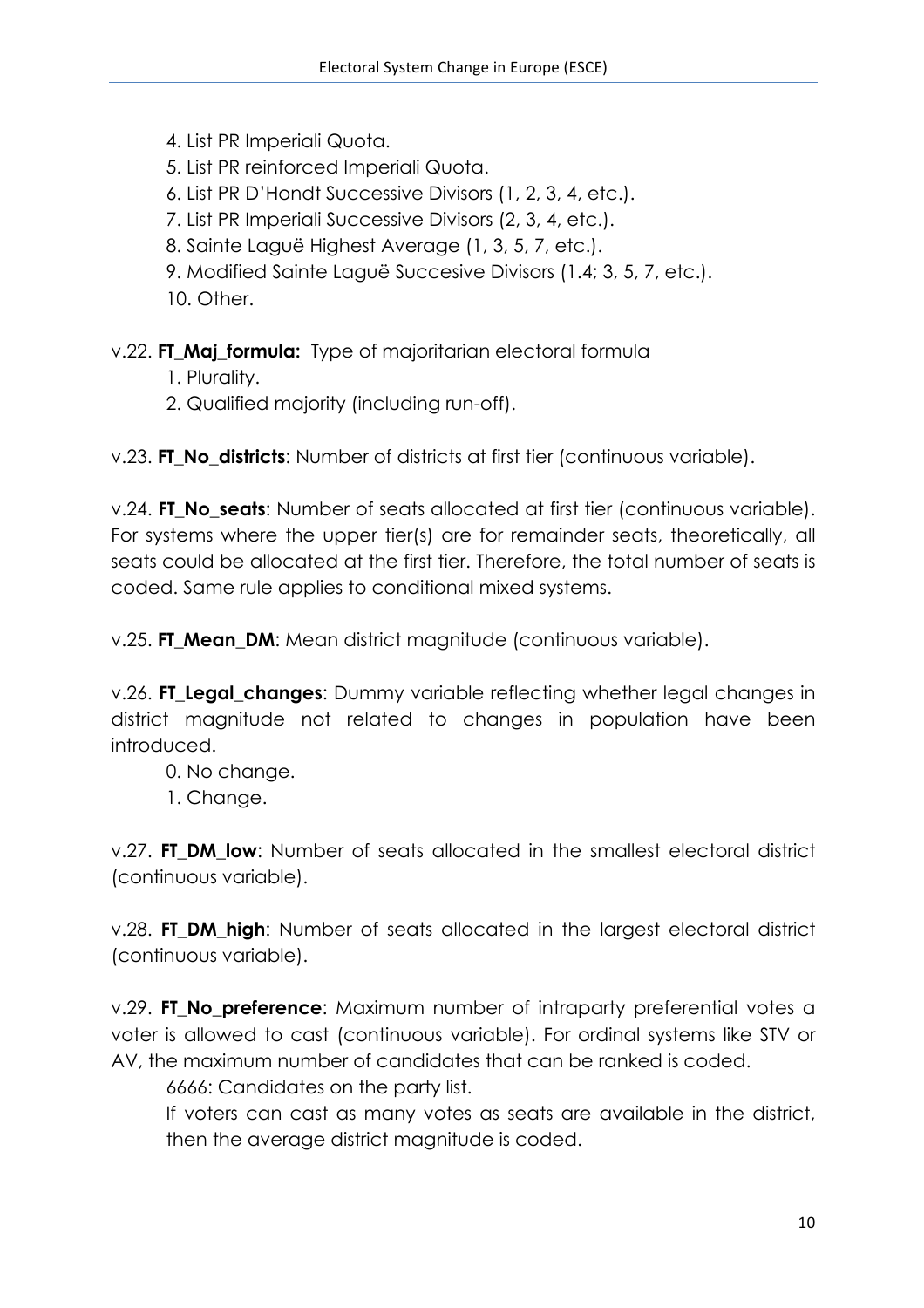If it is a function of district magnitude, then the result of the calculation with the average district magnitude is coded.

If there is no specific limit, then district magnitude is coded.

# v.30. **FT** ballot: Type of ballot structure.

- 1. Closed list system.
- 2. Flexible list system.
- 3. Open list system.
- 4. Panachage system.
- 5. Ordinal systems (STV, AV, modified Borda count, limited vote).
- 6. Other.

# **Section D: Second tier**

- − For non-mixed systems, the tier in which the second smallest districts are used is coded.
- − For mixed systems, the proportional tier is coded in this section.
- − For those systems without a second tier the code 8888 is used for the variables in this section.

v.31. **ST\_Party\_threshold**: threshold imposed on parties at the second tier: code value between 0 and 100 for the percentage of votes at which threshold it set.

v.32. **ST\_Coalition\_threshold**: threshold imposed on coalitions of parties at the second tier: dummy variable, code 1 if such a threshold exists. Details for each country are provided in the Appendix.

v.33. **ST\_PR\_formula:** Type of proportional electoral formula.

- 1. Single Transferable Vote.
- 2. List PR Hare Quota.
- 3. List PR Droop Quota (Hagenbach-Bischoff).
- 4. List PR Imperiali Quota.
- 5. List PR reinforced Imperiali Quota.
- 6. List PR D'Hondt Successive Divisors (1, 2, 3, 4, etc.).
- 7. List PR Imperiali Successive Divisors (2, 3, 4, etc.).
- 8. Sainte Laguë Highest Average (1, 3, 5, 7, etc.).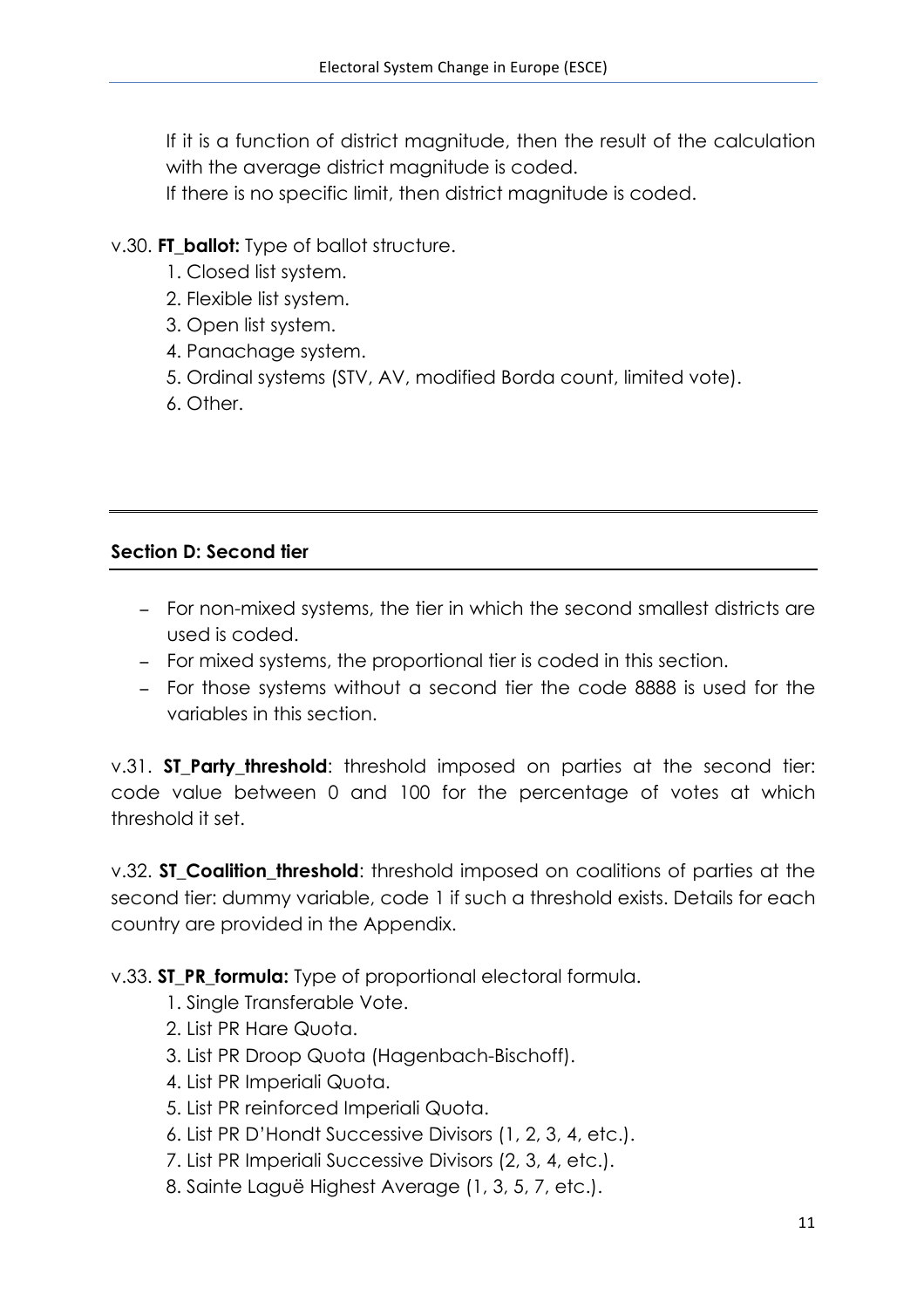9. Modified Sainte Laguë Succesive Divisors (1.4; 3, 5, 7, etc.). 10. Other.

v.34. **ST\_Maj\_formula:** Type of majoritarian electoral formula.

1. Plurality.

2. Qualified majority (including run-off).

v.35. **ST\_No\_districts**: Number of districts at second tier (continuous variable).

v.36. **ST No seats**: Number of seats allocated at second tier (continuous variable). For systems where the upper tier does not allocate a fixed number of seats but only remainder seats not allocated at first tier, code 0 is used because, theoretically, there could be no remainder seats. The same rule is applied for conditional mixed systems. For compensatory mixed systems, if the number of PR seats may vary (as in Germany), the minimum number of PR seats is coded.

v.37. **ST Mean\_DM**: Mean district magnitude (continuous variable). If only remainder seats are allocated, the code '0' is used (see v.15).

v.38. **ST\_DM\_low**: Number of seats allocated in the smallest electoral district: continuous variable. The code '0' is used if only remainder seats are allocated at the second tier (see v.15).

v.39. **ST\_DM\_high**: Number of seats allocated in the largest electoral district: continuous variable. The code '0' is used if only remainder seats are allocated at the second tier (see v.15).

v.40. **ST No preference**: Maximum number of intraparty preferential votes a voter is allowed to cast (continuous variable). For ordinal systems like STV or AV, the maximum number of candidates that can be ranked is coded.

# v.41. **ST\_ballot:** Type of ballot structure.

- 1. Closed list system.
- 2. Flexible list system.
- 3. Open list system.
- 4. Panachage system.
- 5. Ordinal systems (STV, AV, modified Borda count, limited vote).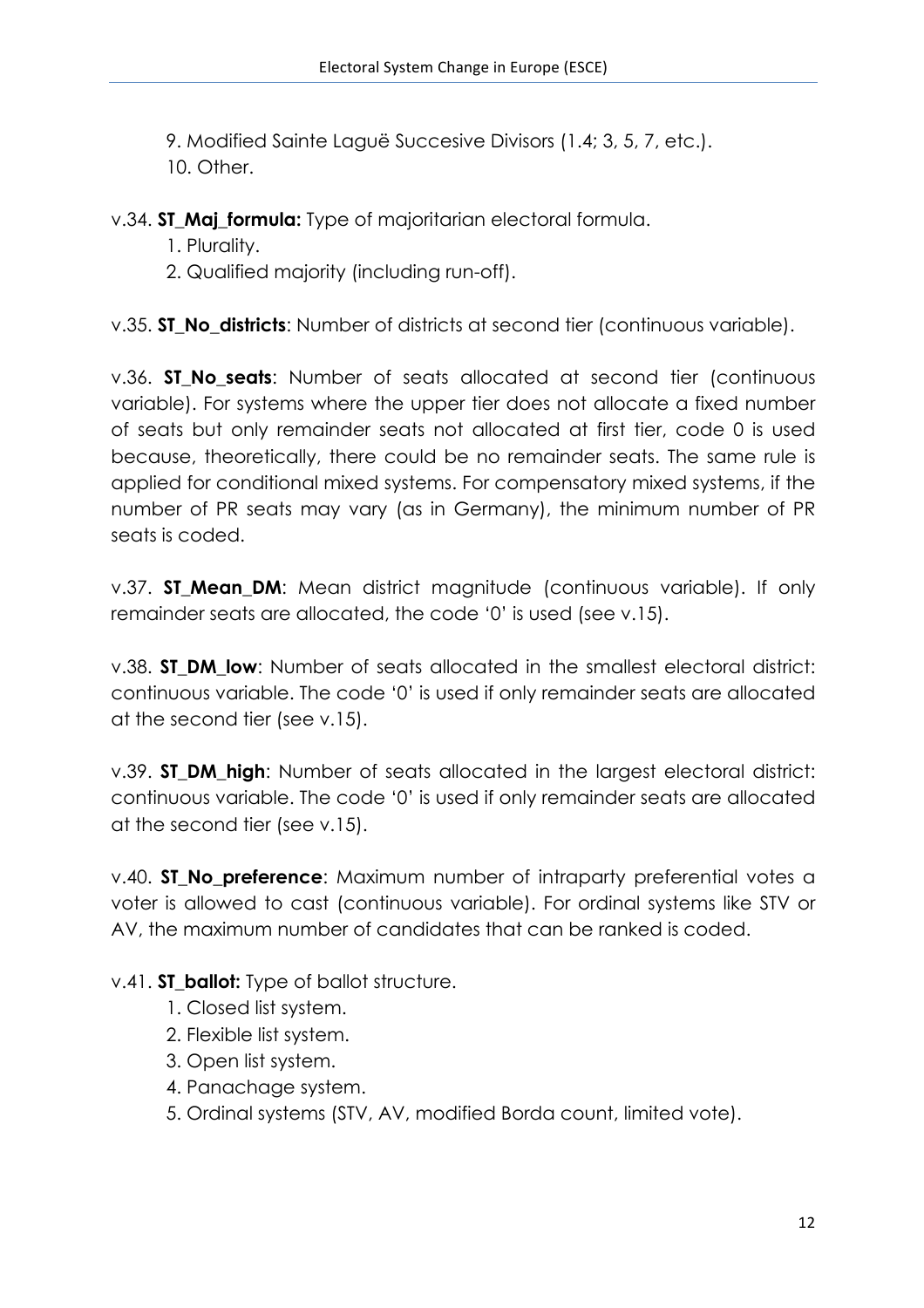#### **Section E: Third tier**

It should be noted that:

− All variables are coded under section E with the code 8888 for those systems with up to two tiers.

v.42. **TT\_Party\_threshold**: threshold imposed on parties at the third tier: code value between 0 and 100 for the percentage of votes at which threshold it set.

v.43. **TT Coalition threshold**: threshold imposed on coalitions of parties at the third tier: dummy variable, code 1 if such a threshold exists. Details for each country are provided in the Appendix.

v.44. **TT\_PR\_formula:** Type of proportional electoral formula.

- 1. Single Transferable Vote.
- 2. List PR Hare Quota.
- 3. List PR Droop Quota (Hagenbach-Bischoff).
- 4. List PR Imperiali Quota.
- 5. List PR reinforced Imperiali Quota.
- 6. List PR D'Hondt Successive Divisors (1, 2, 3, 4, etc.).
- 7. List PR Imperiali Successive Divisors (2, 3, 4, etc.).
- 8. Sainte Laguë Highest Average (1, 3, 5, 7, etc.).
- 9. Modified Sainte Laguë Succesive Divisors (1.4; 3, 5, 7, etc.).
- 10. Other.

v.45. **TT\_Maj\_formula:** Type of majoritarian electoral formula.

- 1. Plurality.
- 2. Qualified majority (including run-off).

v.46. **TT\_No\_districts**: Number of districts at third tier (continuous variable).

v.47. **TT\_No\_seats**: Number of seats allocated at the third tier (continuous variable). For systems where the upper tier does not allocate a fixed number of seats but only remainder seats not allocated at the second tier, code 0 is used because, theoretically, there could be no remainder seats. The same rule is applied for conditional mixed systems. For compensatory mixed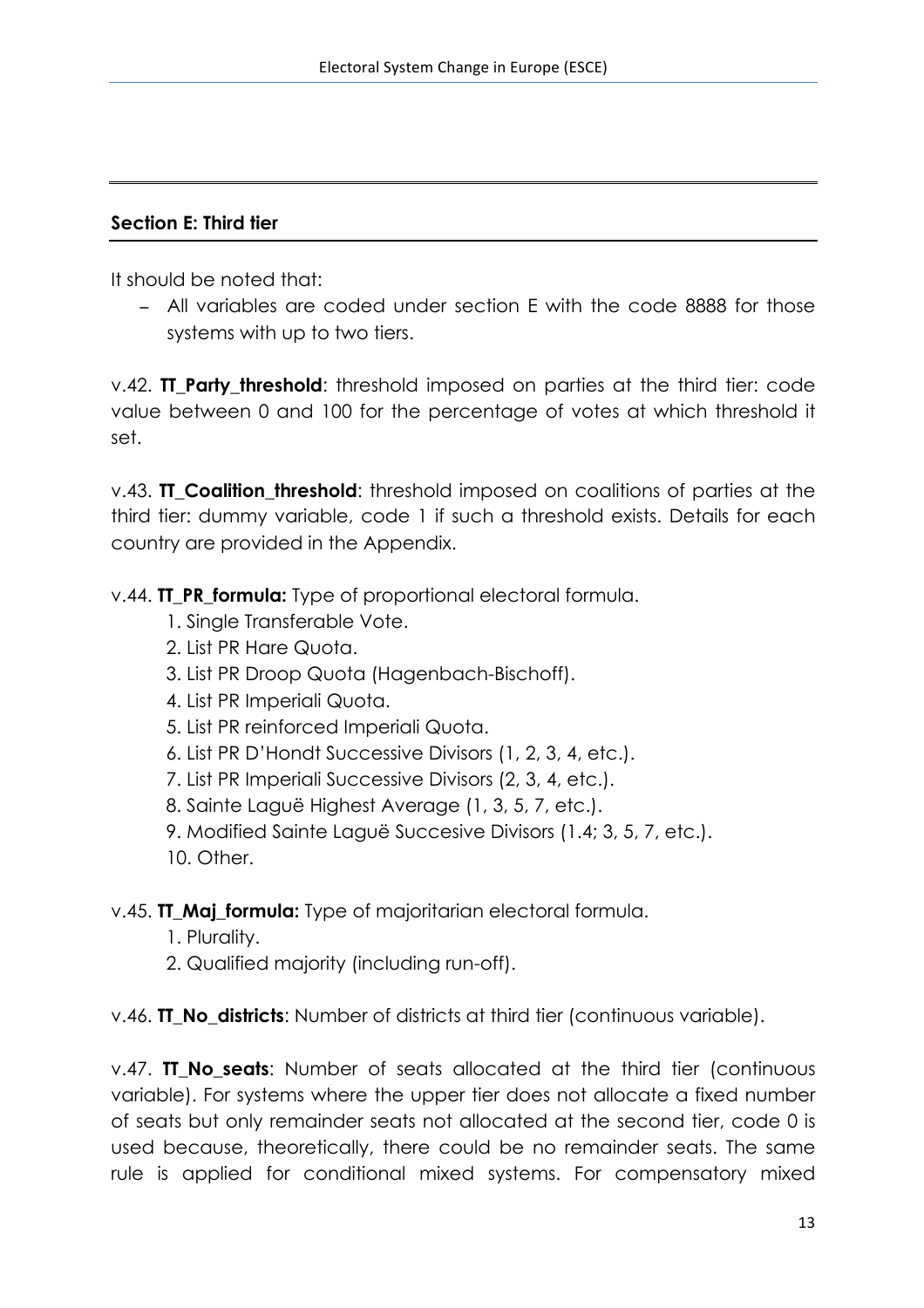systems, if the number of PR seats may vary, the minimum number of PR seats is coded.

v.48. **TT\_Mean\_DM**: Mean district magnitude (continuous variable). If only remainder seats are allocated, the code '0' is used (see v.15).

v.49. **TT\_DM\_low**: Number of seats allocated in the smallest electoral district: continuous variable. The code '0' is used if only remainder seats are allocated at the second tier (see v.15).

v.50. **TT\_DM\_high**: Number of seats allocated in the largest electoral district: continuous variable. The code '0' is used if only remainder seats are allocated at the second tier (see v.15).

v.51. **TT No preference**: Maximum number of intraparty preferential votes a voter is allowed to cast (continuous variable). For ordinal systems like STV or AV, the maximum number of candidates that can be ranked is coded.

v.52. **TT\_ballot:** Type of ballot structure.

- 1. Closed list system.
- 2. Flexible list system.
- 3. Open list system.
- 4. Panachage system.
- 5. Ordinal systems (STV, AV, modified Borda count, limited vote).

#### **Section F: Highest tier**

It should be noted that:

− All variables are coded under section F with the code 8888 for those systems with up to two tiers.

v.53. **HT Party threshold**: threshold imposed on parties at the highest tier: code value between 0 and 100 for the percentage of votes at which threshold it set.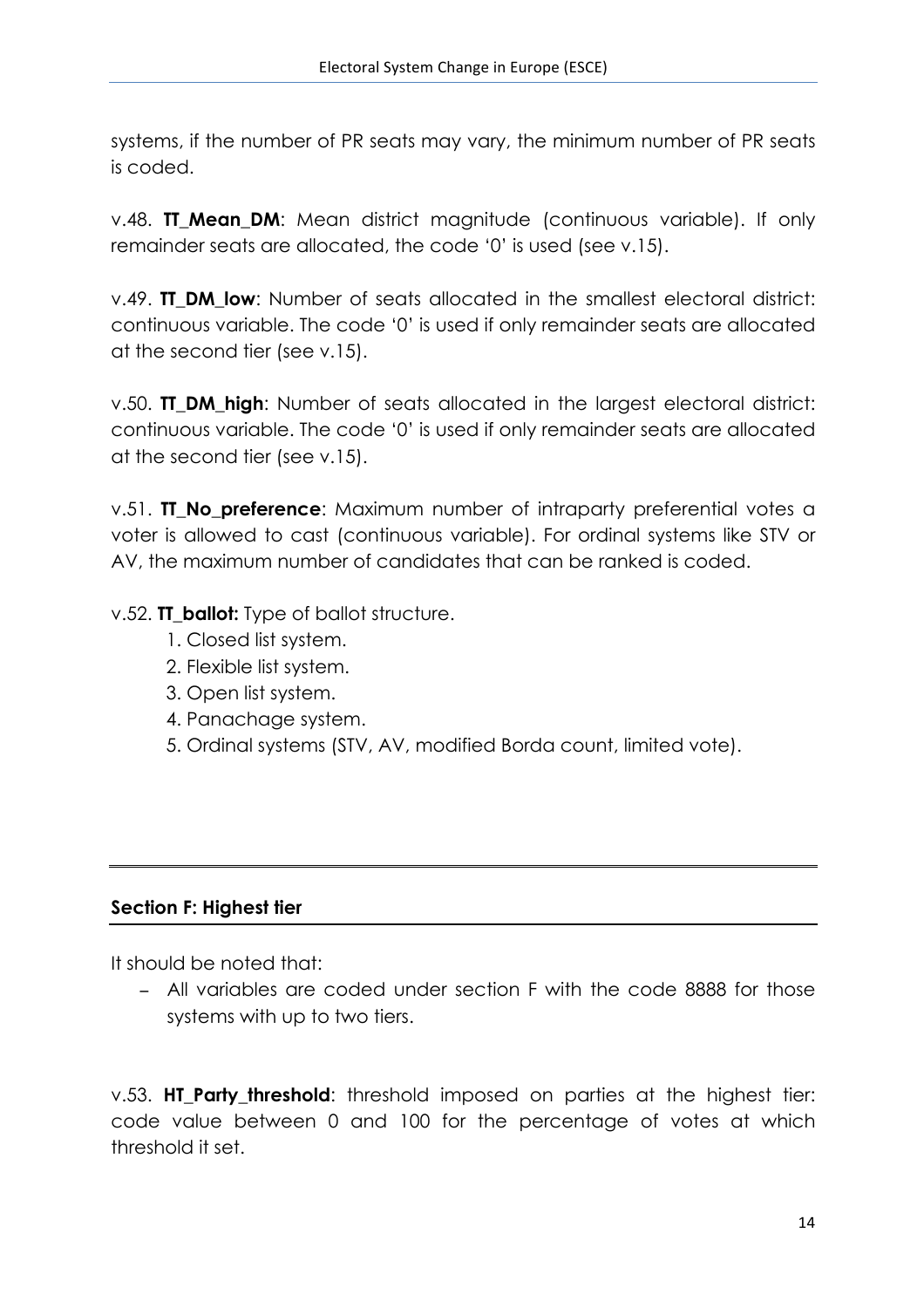v.54. **HT\_Coalition\_threshold**: threshold imposed on coalitions of parties at the highest tier: dummy variable, code 1 if such a threshold exists. Details for each country are provided in the Appendix.

v.55. **HT\_PR\_formula:** Type of proportional electoral formula.

- 1. Single Transferable Vote.
- 2. List PR Hare Quota.
- 3. List PR Droop Quota (Hagenbach-Bischoff).
- 4. List PR Imperiali Quota.
- 5. List PR reinforced Imperiali Quota.
- 6. List PR D'Hondt Successive Divisors (1, 2, 3, 4, etc.).
- 7. List PR Imperiali Successive Divisors (2, 3, 4, etc.).
- 8. Sainte Laguë Highest Average (1, 3, 5, 7, etc.).
- 9. Modified Sainte Laguë Succesive Divisors (1.4; 3, 5, 7, etc.).
- 10. Other.

v.56. **HT\_Maj\_formula:** Type of majoritarian electoral formula.

- 1. Plurality.
- 2. Qualified majority (including run-off).

v.57. **HT\_No\_districts**: Number of districts at second tier (continuous variable).

v.58. **HT No seats:** Number of seats allocated at the highest tier (continuous variable). For systems where the upper tier does not allocate a fixed number of seats but only remainder seats not allocated at the third tier, code 0 is used because, theoretically, there could be no remainder seats. The same rule is applied for conditional mixed systems. For compensatory mixed systems, if the number of PR seats may vary, the minimum number of PR seats is coded.

v.59. **HT\_Mean\_DM**: Mean district magnitude (continuous variable). If only remainder seats are allocated, the code '0' is used (see v.15).

v.60. **HT\_DM\_low:** Number of seats allocated in the smallest electoral district: continuous variable. The code '0' is used if only remainder seats are allocated at the highest tier (see v.15).

v.61. **HT\_DM\_high**: Number of seats allocated in the highest electoral district: continuous variable. The code '0' is used if only remainder seats are allocated at the second tier (see v.15).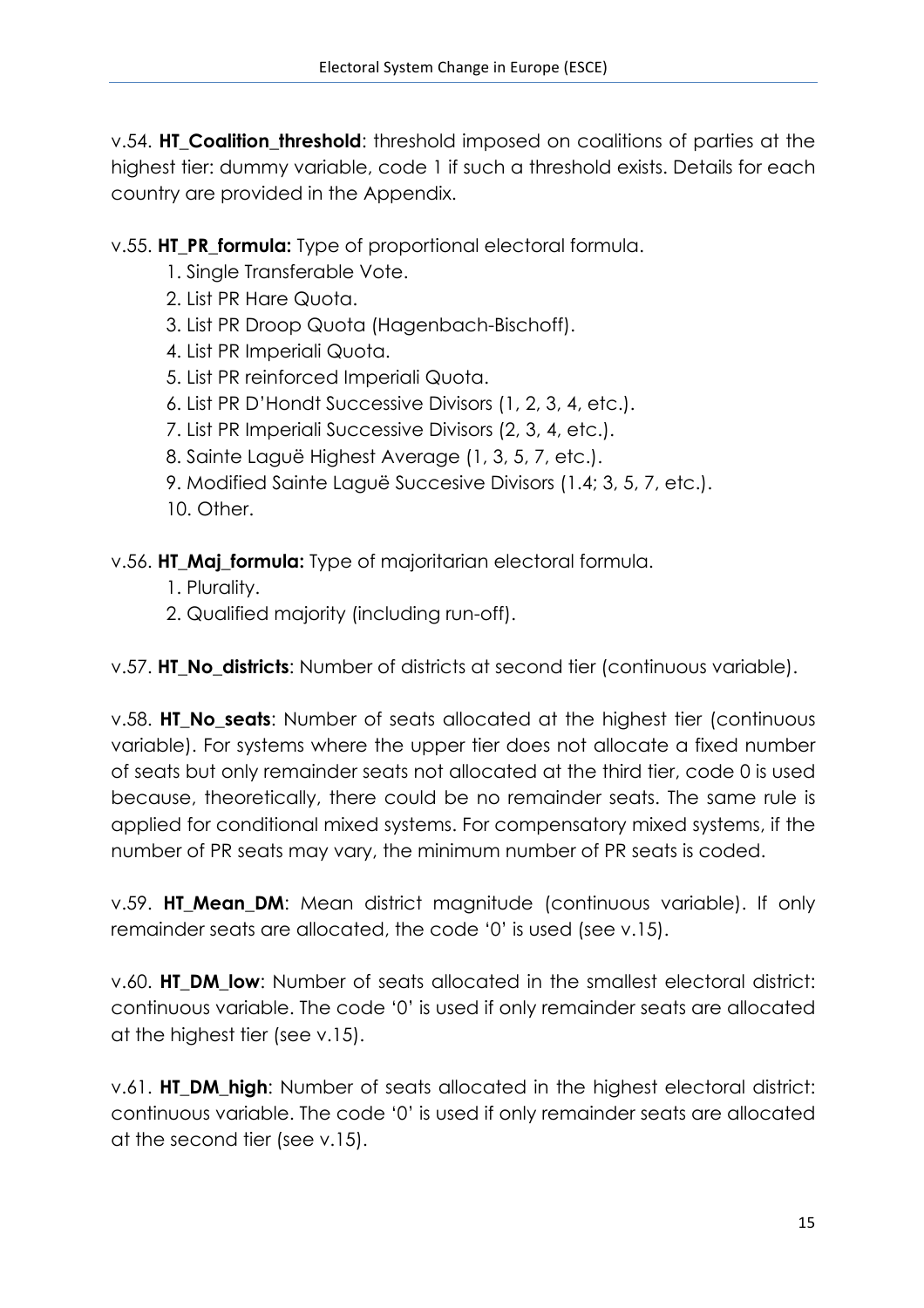v.62. **HT\_No\_preference**: Maximum number of intraparty preferential votes a voter is allowed to cast (continuous variable). For ordinal systems like STV or AV, the maximum number of candidates that can be ranked is coded.

# v.63. **HT\_ballot:** Type of ballot structure.

- 1. Closed list system.
- 2. Flexible list system.
- 3. Open list system.
- 4. Panachage system.
- 5. Ordinal systems (STV, AV, modified Borda count, limited vote).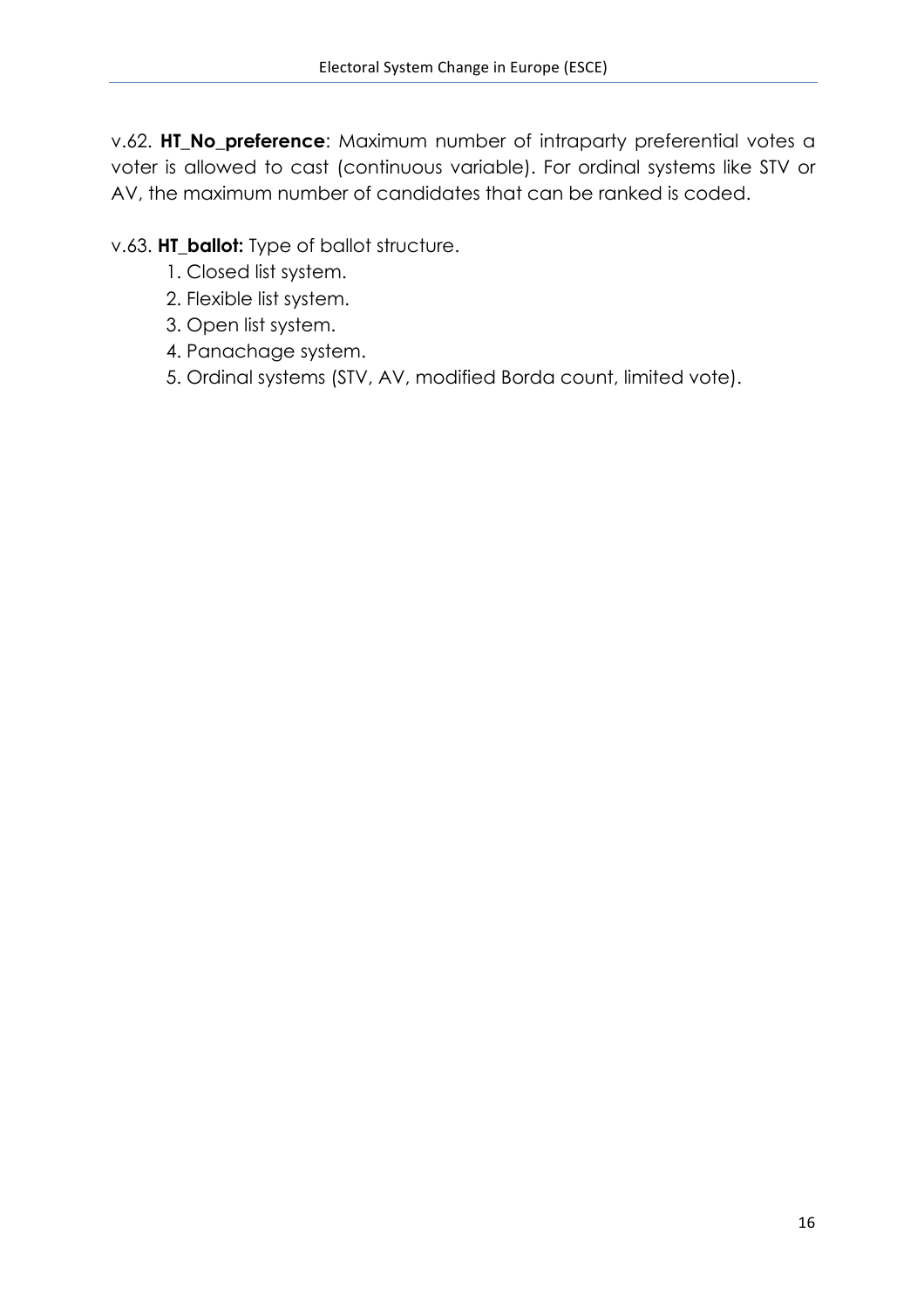# **Appendix: Country details**

This section contains clarifications for some observations. Each explanation begins with the name of the variable and the first year for which the explanation is valid. In the case that no year is mentioned, the explanation applies for the whole period covered in the dataset.

### **Austria**

Party threshold National from 1992: Threshold applies to the second and third tiers. Additional access through seats won in the first tier.

### **Belgium**

FT PR formula from 1993: Either Hare or D'Hondt, depending on the district.

Number\_of\_tiers from 2003: In the three electoral provinces of Brabant - Brussels-Halle-Vilvoorde, Leuven and Nivelles - the two-tier system is maintained

ST\_Party\_threshold from 2003: Threshold does not apply to the electoral district of Brussels-Halle-Vilvoorde.

# **Bulgaria**

Note: The 2009 system was only used in the 2009 elections because the law was declared unconstitutional in 2011.

Party threshold National in 1990: Threshold applies to the second tier.

Party\_threshold\_National 1991-2008: Threshold does not apply to independent candidates.

Party\_threshold\_National 2009-2010: Threshold applies to the second tier.

Party\_threshold\_National 2011: Threshold does not apply to independent candidates.

FT\_Maj\_formula 2009: This is coded as plurality though in the event that two candidates get the same share of votes a re-run election must be held.

ST\_DM\_low 2009: The figure (2) reflects the data as shown by http://rezultati.cik2009.bg/results/mandates/hnm.html#step2. However the law requires that MMDs were to be allocated a minimum of 3 mandates.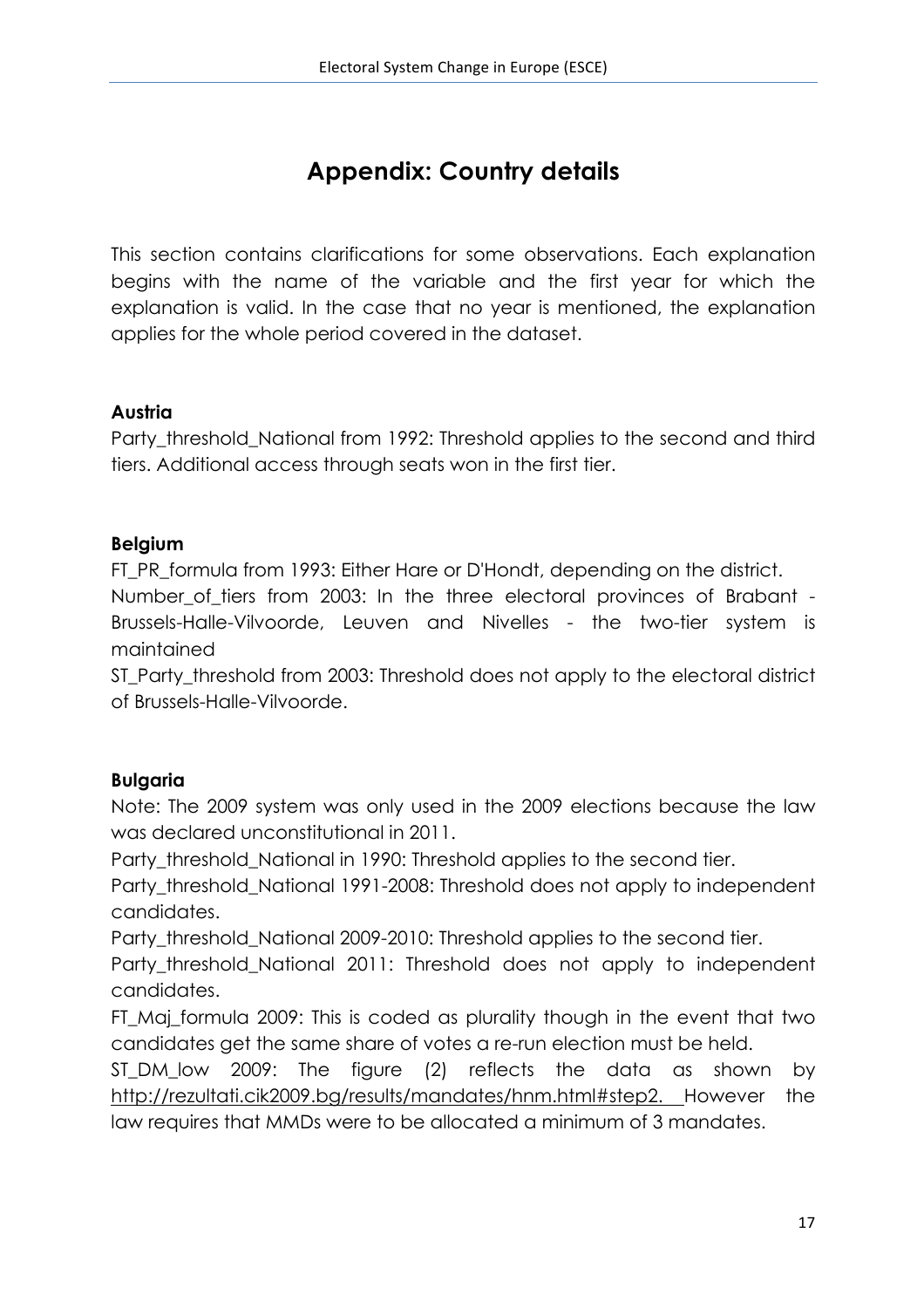# **Croatia**

The system is coded as a list system, though it should be noted that seats for minorities are elected in SMD. The number of such districts has varied from 5 (from 1999 to 2002) to 8 (from 2003 onwards).

Party threshold National 1999-2011: Threshold does not apply to minority seats.

FT Maj formula 1990: An electoral result over 7% was needed in order to access the second round.

Assemblysize 1992: Assembly size might be augmented by additional minority seats.

Assemblysize 1999: Assembly size might be augmented by mandates for voters abroad.

# **Cyprus**

Legal protection minorities 1970: For Turkish citizens; not implemented.

FT No preference 1970-2011: The number of preference votes in each electoral district is defined by the number of seats contested divided by four (disregarding fractions). This number is increased by one in the electoral districts with a magnitude between five and seven. In the electoral districts where fewer than four candidates are elected, voters can 'cross' one candidate. Party leaders are excluded from the 'cross of preference' and their election is based on the total number of votes cast for their party.

Party\_threshold\_National 1979-1994: Threshold applies to the second tier. When a party does not win any seat in the lower tier, the threshold is ten percent.

Party threshold National 1995-2011: Threshold applies to the second tier.

ST\_Coalition\_threshold 1979: Up to 1994: 20 percent for two-party coalitions, 25 percent for coalitions of three parties and more.

ST\_Coalition\_threshold 1995-2011: 10 percent for two-party coalitions, 20 percent for three-party coalitions and more.

# **Czech Republic**

Data for 1990–93 relate to the Czech National Council elections, not to the Czechoslovak federal assembly.

Party\_threshold\_National 1990-2001: Threshold applies to both tiers. Coalition threshold National 1992-1999: 7 percent for two-party coalitions, 10 percent for three-party coalitions, 15 percent for four-party coalitions. Coalition\_threshold\_National 2000-2001: 10 percent for two-party coalitions, 15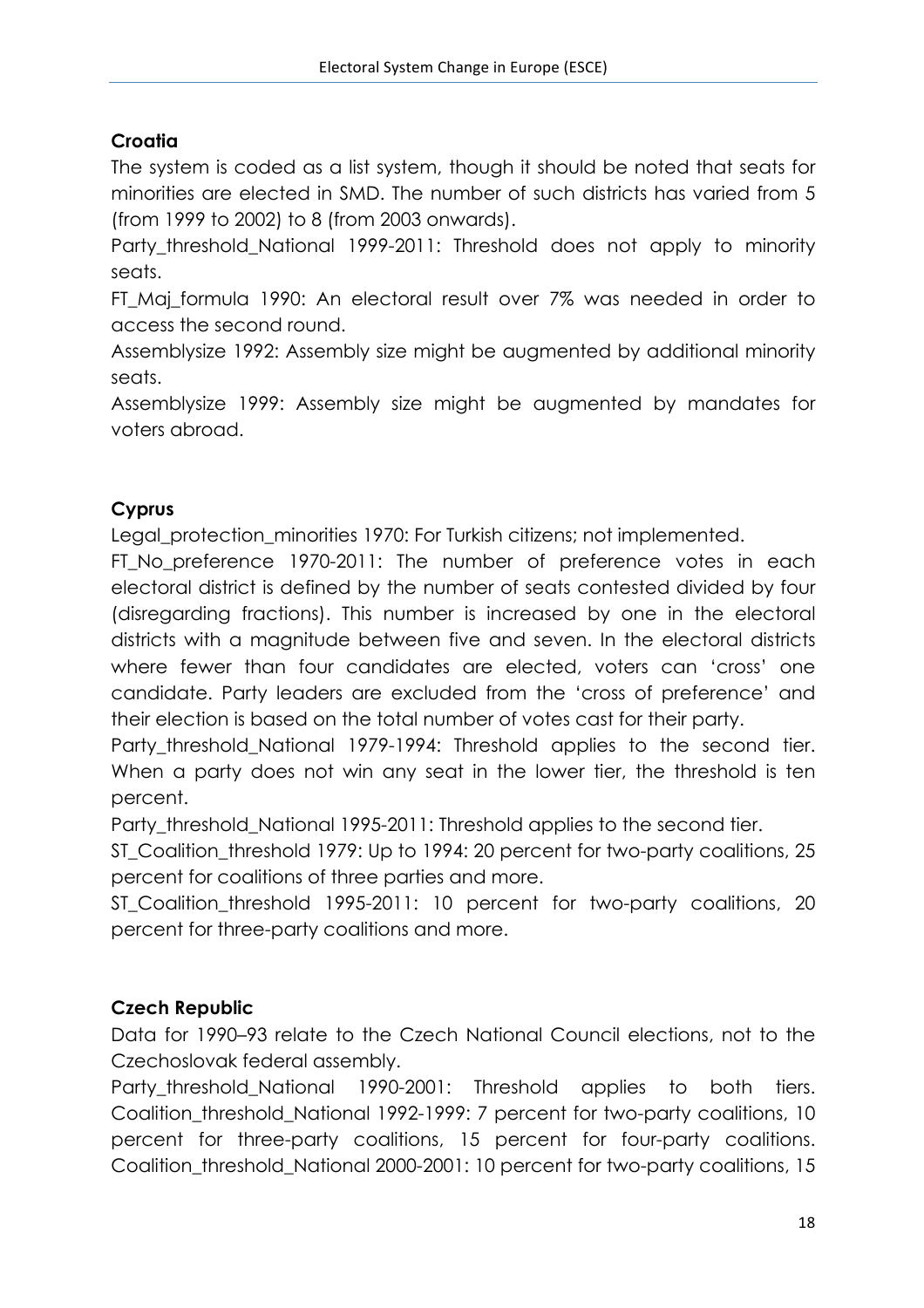percent for three-party coalitions, 20 percent for four-party coalitions. Czech Republic 2000: Reform (preference votes and coalition threshold) remained of a more comprehensive plan which was invalidated.

# **Denmark**

ST No districts 1945: This is considered to be a nationwide district, because the distribution of these seats across parties was determined nationally, though the number of seats going to each of three regions was determined in the law. Following the election, the seats were allocated to parties in the multimember constituencies.

Thresholds\_upper\_tier 1945: The thresholds on participation in the distribution of seats in the upper tier are coded in the dataset as "seat requirements". However, it should be noticed that several requirements were included in the law: parties had to obtain at least one multimember constituency seat or as many votes as the average number of votes cast per seat nationally within one of the three electoral provinces, to qualify for the distribution of compensatory seats.

FT No districts 1945: The figure corresponds to the multimember constituencies and not to the nomination districts.

Party threshold \_National 1953-1960: Threshold applies to the second tier. Parties needed to obtain at least one constituency seat; or at least 60,000 of the valid votes cast in the whole of Denmark; or, within each of the three regions, at least a number of votes equivalent to the average number of valid votes per constituency seat in that region. During this period, 60,000 votes constituted about three percent of the total number of votes cast; as a result, the threshold in the database has been estimated at three percent.

FT PR formula 1953: The modified Saint-Laguë formula was used in the majority of the districts. However, the dataset does not reflect that D'Hondt was retained for the two seats elected from the Faroe Islands. The two new seats representing Greenland were filled by plurality in single-member districts until 1974, when D'Hondt in one two-member district was introduced there too.

Party\_threshold \_National 1961-2011: Threshold applies to the second tier. In order to participate in the distribution of compensatory seats, parties had to win either

- − at least one seat in a multi-member constituency (as before);
- − within at least two of the three electoral provinces (rather than, as previously, all three), at least as many votes as the average number of valid votes cast per constituency seat in the region; or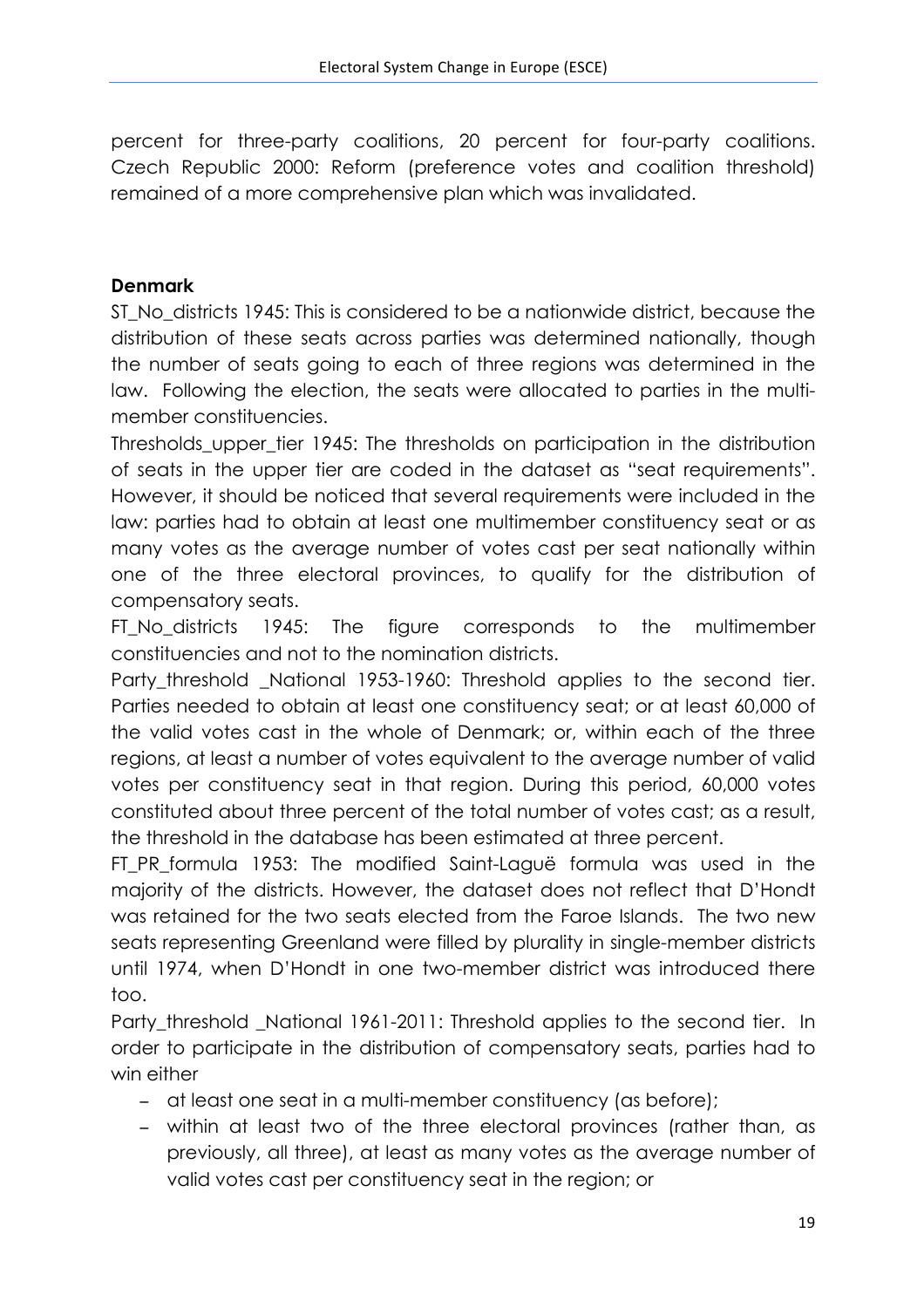− at least 2 per cent of the valid votes cast nationwide (this last point is the only one that is coded).

### **Estonia**

Party threshold National 1992-2011: Threshold applies to the second and the third tiers; a party has to win 5% of the votes nationwide, or alternatively have won three seats by simple quota.

ST\_PR\_formula 1992-2001: A modified d'Hondt distribution method is used with the distribution series of 1, 20.9, 30.9, 40.9 , etc.

FT ballot 1992-2002: Flexible. According to the 1992 reform, only those candidates who had won more than 10 per cent of the district Hare quota could win district seats. In the event that a party did not had enough candidates surpassing this quota, the seats to be filled were transferred to the national tier, where the system operated as a closed list system.

ST ballot 2002-2011: Flexible list. Until the 2002 reform, candidates could be elected for compensation mandates even if they had not received personal votes. With the 2002 reform, only those candidates who reach 5% of the Hare quota at the district level can be awarded a seat from the compensation mandates.

#### **Finland**

FT ballot 1945: Technically closed lists with apparentement (until 1969). However Törnudd (1968: 84)<sup>3</sup> explains that "before one-person lists were made compulsory in 1954, the party organizations could still manipulate the outcome to some extent, usually by placing some particular candidate or candidates on several lists together with popular vote-getters. In this way, the election of at least one or two particular candidates could be ensured beforehand, although it was not possible to determine in advance the final order of all candidates. Under the present rules, the maximum power left with the district party organization is the power to decide who shall be a candidate."

#### **France**

<u> 1989 - Johann Stein, marwolaethau a bh</u>

Assemblysize 1945: including 64 overseas departments.

 $3$  Törnudd, Klaus (1968). The Electoral System of Finland. London: Hugh Evelyn.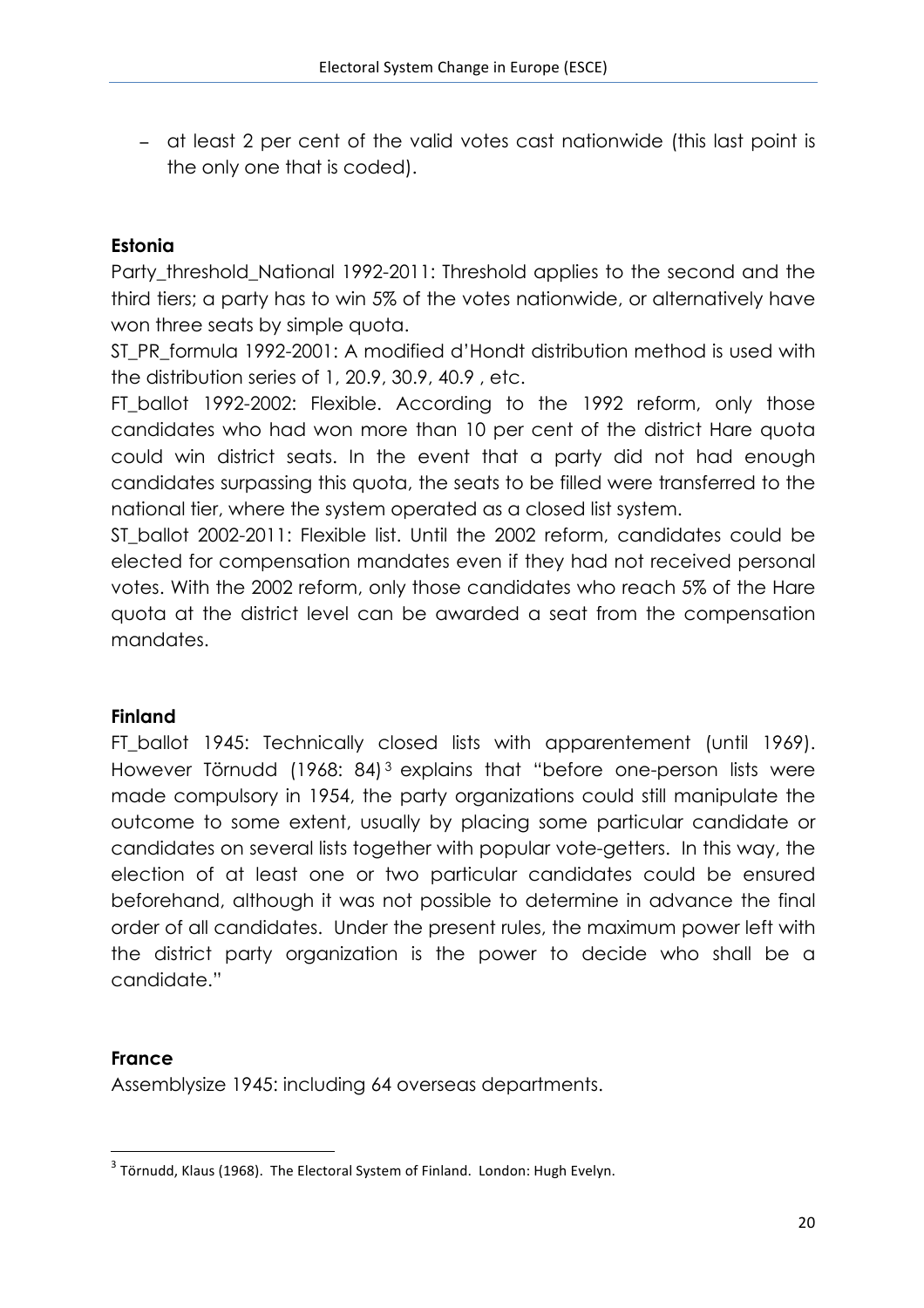FT\_No\_preference 1946-1953: Since there is no specific limit to the number of preference votes, it is coded as the average district magnitude.

Party\_threshold\_Subnational 1951-1957: Threshold only valid if seats in a district were distributed through a proportional formula (conditional system).

FT Maj formula 1958: In 1958 the winner at the district level requires an absolute majority and at least 25% of registered voters. All those candidates who passed a 5% threshold of the votes cast in the first round could enter the second round.

FT Maj formula 1966: In 1966 the threshold for the second round is increased to 10% of registered voters.

FT Mai formula 1976: In 1976 the threshold for the second round it is increased to 12.5% of registered voters.

# **Hungary**

Number of tiers 1989: There was a national tier to allocate undistributed seats that is not included in the dataset (D'Hondt formula).

Mixed system type 1989: The system is coded as "correction" but votes unallocated at the SMD tier are taken into account in the upper tier.

Party\_threshold\_National 1989-2010: Threshold applies to the second and third tiers.

Relation tiers 1989: The relation between tier 1 and tier 2 is coded as "compensatory" but seats at the upper tiers are distributed using the aggregation of votes cast directly for the regional lists and also remainder votes from the SMDs. Remainder votes include votes cast for candidates in SMDs who were not elected. This is not reflected in the dataset.

Mixed\_system\_type 2011: It is different from a standard "correction system" in that the votes for the winning candidates at the SMD that are not used are transferred to the national tier.

Relation\_tiers 2011: Coded as "compensatory" but instead of compensating the lack of proportionality, the system can create the opposite result. Seats are distributed at the national tier using the aggregation of votes cast directly for the national lists and remainder votes from the SMDs. As before, remainder votes include votes cast for candidates in SMDs who were not elected. In addition, however, they now also include votes cast for the winning candidate that were not needed to secure that candidate's election: one vote more than the number of votes obtained by the secondplaced candidate in each SMD is subtracted from the winning candidate's total, and the remaining votes are transferred to the national tier. This is not reflected in the dataset.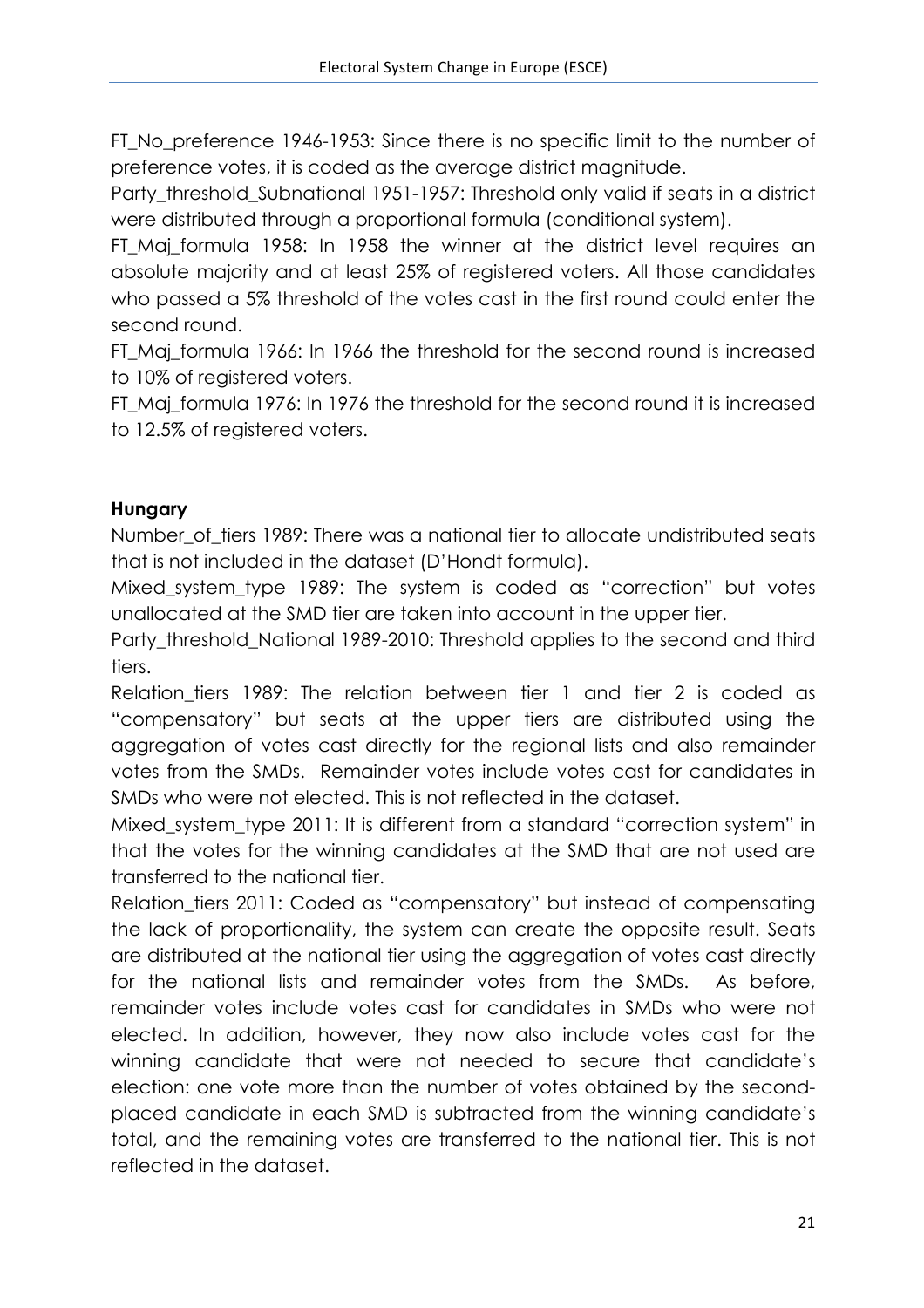Party threshold National 2011: Threshold does not apply to minority candidates. Minorities can win representation if they secure one quarter of the votes that are necessary for the average seat.4

Coalition threshold National 2011: There are different thresholds for coalitions: 10% (two parties); 15% (more than two parties) of all valid votes for party lists and nationality lists (included in the law as published by the Venice Commission).

# **Germany**

Assemblysize 1949: Assembly size fixed at 'about 400 seats'.

Party threshold Subnational 1949-1952: Threshold applies to the second tier. Party threshold National 1953-2011: Threshold applies to the second tier. Party\_threshold\_National 1990: At the 1990 elections, there were separate thresholds for the former West Germany and the former East Germany.

# **Greece**

Party\_threshold \_National; and Coalition\_threshold\_National 1974: The threshold included in the dataset corresponds to the second tier only for parties and coalitions of two parties. For coalitions of more than two parties the threshold is 30%. There is an additional clause for the participation in the distribution of seats at the fourth tier: only parties that have nominated candidates in at least half of the lower electoral districts (23 out of 56) are allowed to nominate candidates for the closed list national ballot and participate in the distribution of the twelve (12) Deputies of State (Fourth Tier) seats.

FT\_No\_preference: This is coded as one, although there were three districts where up to two preference votes may be expressed.

FT\_No\_seats 1974: Number of seats in the first tier: The figure corresponds to the allocation of seats in the first distribution in 1974.

ST Coalition threshold 1974: 25 per cent.

<u> 1989 - Johann Stein, marwolaethau a bh</u>

TT PR formula 1974: Parties are allocated as many seats as the quotas they have obtained. Following this distribution, under article 90, 650/1974, if there remain unallocated seats, these are awarded to the party with the largest share of valid votes nationwide (majority bonus to first-past-the-post party). HT variables (Highest tier) correspond to the State Deputies' tier.

 $4 \frac{\text{http://www.fesbp.hu/common/pdf/Arbeitspapier_Jan_2012.pdf.}$  Accessed on  $15^{\text{th}}$  March 2014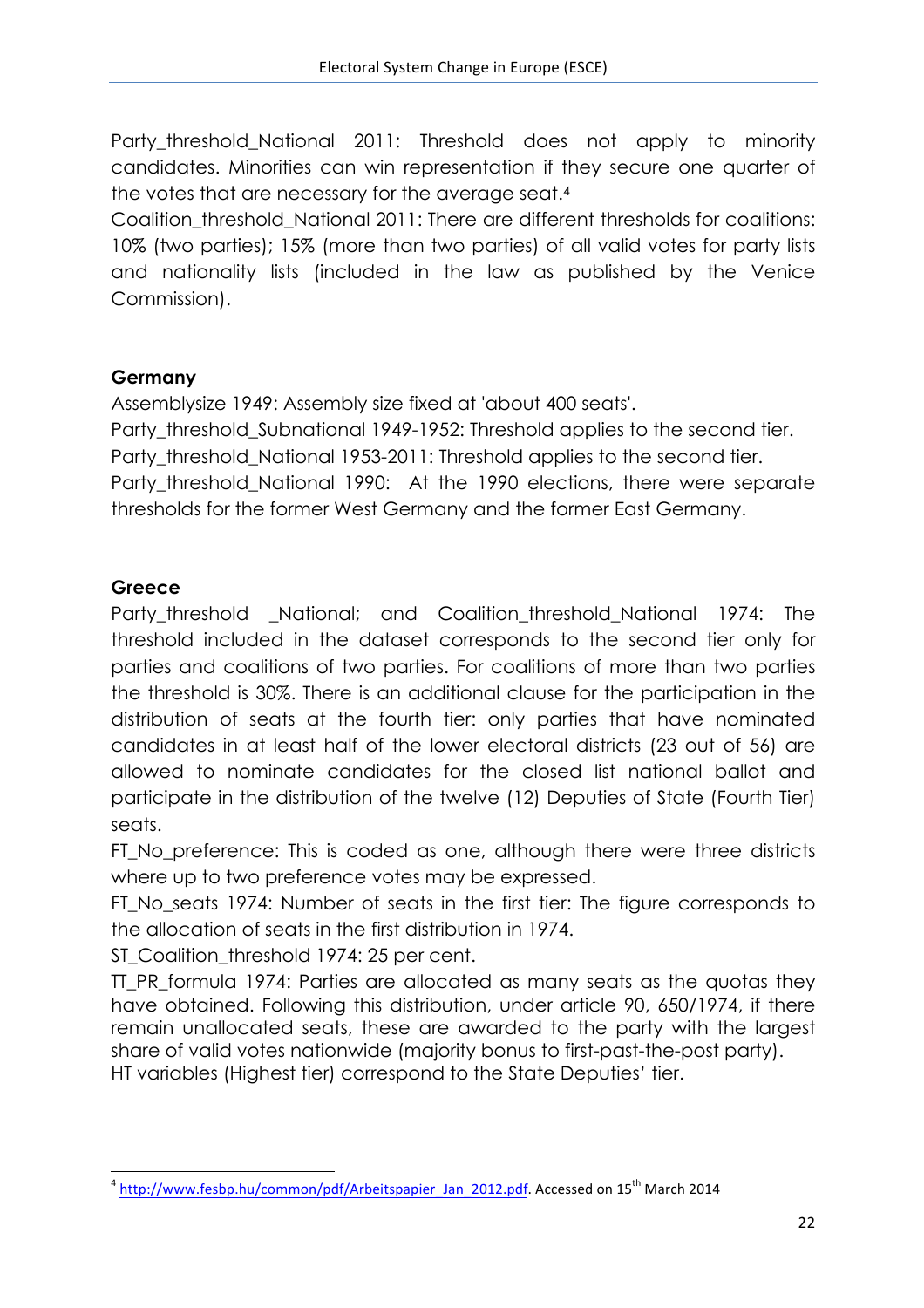HT\_Party\_threshold and HT\_Coalition\_threshold 1974: Political parties and coalitions that had participated in the second and third tiers could be represented in the State Deputies' tier.

1985 System: Certain aspects of the "reinforced" proportional system introduced in 1985 are not reflected in the dataset, most notably the change in the majority bonus. In the 1974 system, unallocated seats (if any) were awarded to the parties or coalitions of parties with the largest remainders of votes In the 1985 system, if there were still unallocated seats after the distribution of seats according to the procedures fixed by the law , then these are awarded to parties according to the largest mean of valid votes each party polled nationwide (article 1.6; presidential order 152/1985, article 3.6; for more information see 'Electoral System Change in Europe since 1945: Greece', ESCE project, at www.electoralsystemchanges.eu). This system of reinforced proportionality is abolished in the 1989 reform.

Number of tiers 1989: The third tier disappears but the Deputies of State remain. Therefore, the new system is coded as having three tiers.

FT No preference 1989: Since in most of the districts only one preference vote can be expressed this is the figure included in the dataset. However, it should be noted that in two districts voters can 'cross' up to three candidates and another two districts they can vote for up to two candidates.

FT\_ballot 1989, 1990, 2004: The law introduced changes in the allocation of seats among candidates which is based on the number of votes the candidates of each party polled. It is coded in the dataset as a flexible list: former PMs and serving party leaders are excluded from the 'cross of preference' and their election is based on the total number of votes cast for their party in the electoral district in which they are nominated.

Party threshold \_National; and Coalition threshold National 1989: The following information is not reflected in the dataset: all parties or coalitions of parties contesting seats in more than three quarters of the electoral districts that poll a number of valid votes equal to or greater than two percent (2%) nationwide are awarded at least three seats nationwide; whilst parties or coalition of parties that poll a vote share smaller than two percent (2%) but larger than one percent (1%) nationwide are allocated at least one (1) seat. In the case that those parties have not managed to obtain the three seats in the second distribution, they are awarded one seat per major electoral district in which they polled the largest number of votes (excluding the major districts in which the party or coalition has already won one seat).

FT No preference 1990, 2004: The figure corresponds to the average number of preference votes that can be expressed across districts.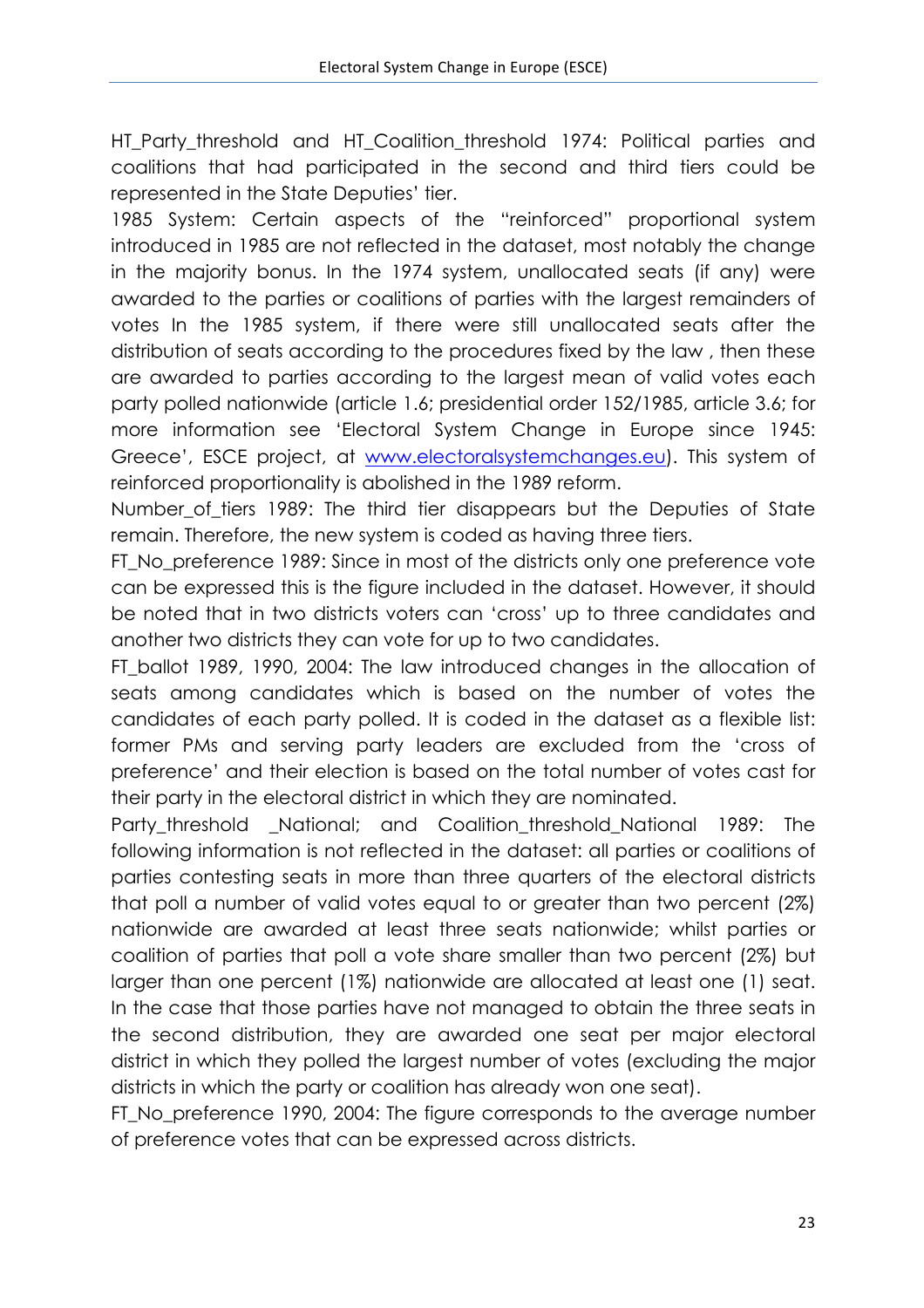Party\_threshold \_National; and Coalition\_threshold\_National 1990: If parties, coalitions or individual candidates reach the threshold (3%) they are awarded the minimum number of seats in the districts in which they polled the largest share of the vote. That is, the number of seats each party (or coalition) is awarded must not be less than the integer of seventy percent (70%) of the seats that correspond to the party's share of valid votes nationally multiplied by three hundred (300). This process is called 'standardisation' of the vote and ensures that all parties that have reached the electoral threshold are always awarded the number of seats tallied up in the first and second distributions.

2004 Electoral reform: The general elections of 2007 and 2009 were held under a new electoral law (law 3231/2004) which was enacted on 11 February 2004. Although the electoral law was issued before the March 2004 election it was not used in 2004 but in 2007.

Third tier variables (TT\_) refer to the bonus of forty (40) seats that were directly attributed to the party with the largest share of the vote..

Party threshold National 2004: There is a three percent threshold to participate in the distribution of the State Deputies' seats (ST).

Number of tiers 2004: The second and third tiers disappear with this reform, but the bonus of forty seats for the winning party is considered as an additional tier for the purposes of this coding scheme. This additional tier, together with the first distribution and the Deputies of State tier, makes three the number of tiers included in the 2004 reform.

# **Iceland**

FT\_No\_preference 1942 and 1959 reforms: This is coded as party list (code=6666). However, it shall be noticed that the 1959 law stated: "On each party's list, there shall be twice as many candidates as are to be elected in each constituency"). However the functioning of the system is rather complex: Voters are presented with lists containing candidates in the order determined by the parties. Article 82 of the electoral law states that voters' first vote for one of the party lists. Article 82 goes on to say that voters can, if they wish, reorder the candidates by placing numbers next to their names; they can also strike through the name of a candidate.

FT\_ballot: It is coded as flexible. At least in principle, voters had considerable capacity to influence individual seat allocation under this law (cf. Helgason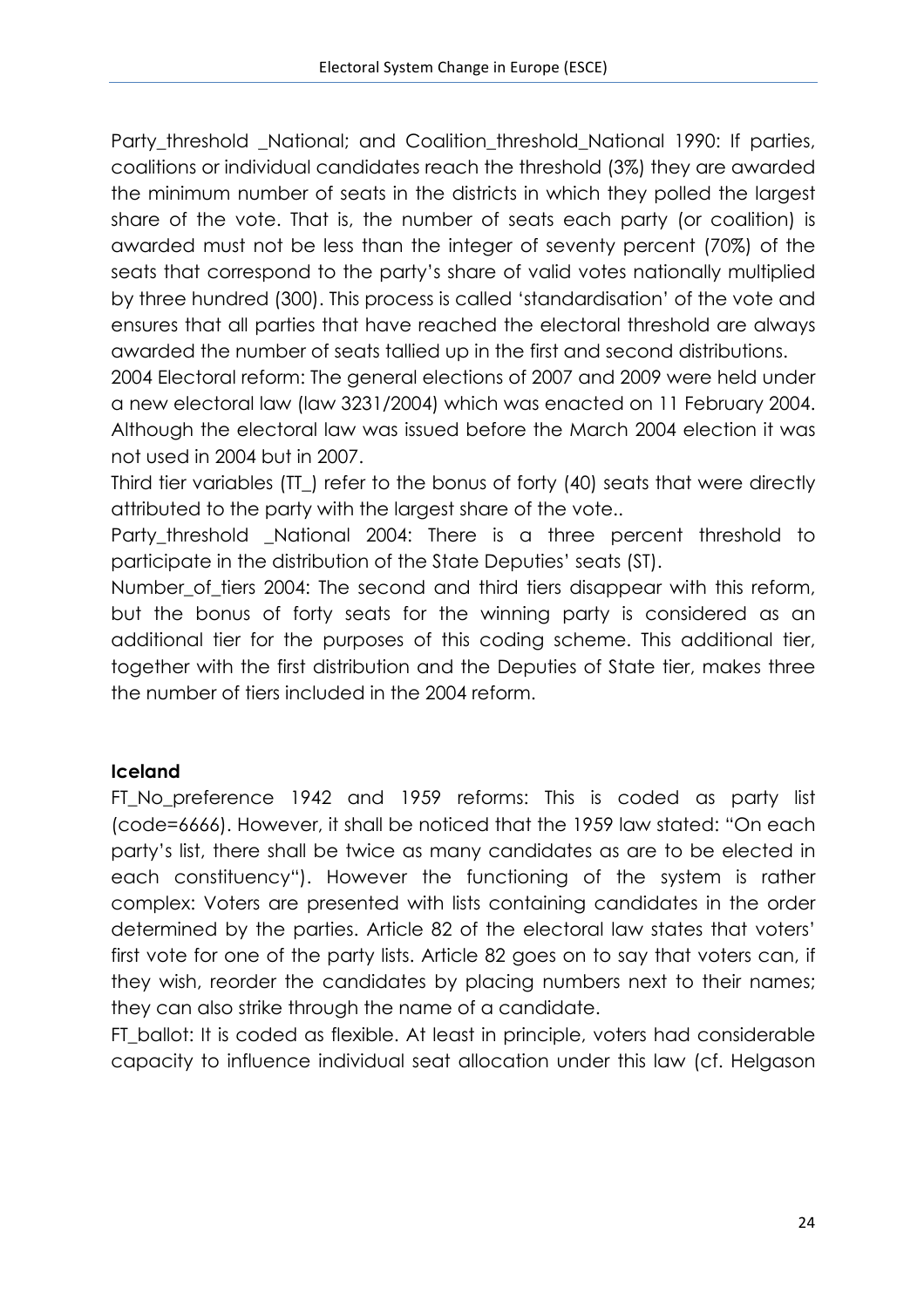2010: 45). But only one candidate has ever been elected who would not have been elected under the party's ranking (in 1946).

Number of tiers 1942: There were two tiers:

- the lower tier was a mix of SMP, PR in 2MDs, and PR in one 8MD (Reykjavík). Only the 21 SMDs are coded in the first tier variables.

- the higher tier consisted on a nationwide upper tier with 11 seats.

ST ballot 1942: For the upper tier, parties could have a national closed list or their seats could be allocated to their best losers in the districts.

ST Party threshold 1942 and 1959 reforms: There was no threshold at the district level. The threshold for the national tier was that a party had to have won at least one district seat.

# **Ireland**

FT No preference: This is coded as average district magnitude.

# **Italy**

<u> 1989 - Johann Stein, marwolaethau a bh</u>

FT No seats 1946: The number of seats is the one that appears in the law (573), in spite of the fact that only 556 deputies were elected because the elections could not be held in South Tyrol, Trieste, Gorizia, Pola, Fiume and Zara, which were then under Allied or Yugoslav military control.

FT No districts, and FT Mean DM 1946 onwards: Aosta valley is taken into account.

FT No preference 1946: the figure introduced corresponds to the district with more than 15 seats (19 districts). In those where fewer seats were to be elected (9 districts), the number of preference votes is two.

FT PR formula 1946: Hagenbach-Bischoff formula is used in those districts with 20 seats or fewer (19 districts), Imperiali is employed when there are more than 20 seats (10 districts). The most common is Hagenbach Bischoff and this is the figure coded in the spreadsheet.

Those variables relating to the number of seats to be allocated at the second tier (ST\_No\_seats, ST\_Mean\_DM, ST\_DM\_low, ST\_DM\_high) are coded as variable because they depend on the number of residual votes.

FT\_No\_preference 1948: the figure introduced corresponds to the district with more than 15 seats (19 districts). In those where fewer seats were to be elected (9 districts), the number of preference votes is three.

 $<sup>5</sup>$  Helgason, Thorkell (2010). "Apportionment of Seats to Althingi, the Icelandic Parliament: Analysis of the</sup> Elections on May 10, 2003, May 12, 2007 and April 25, 2009". National Electoral Commission of Iceland. Available from http://landskjor.is/.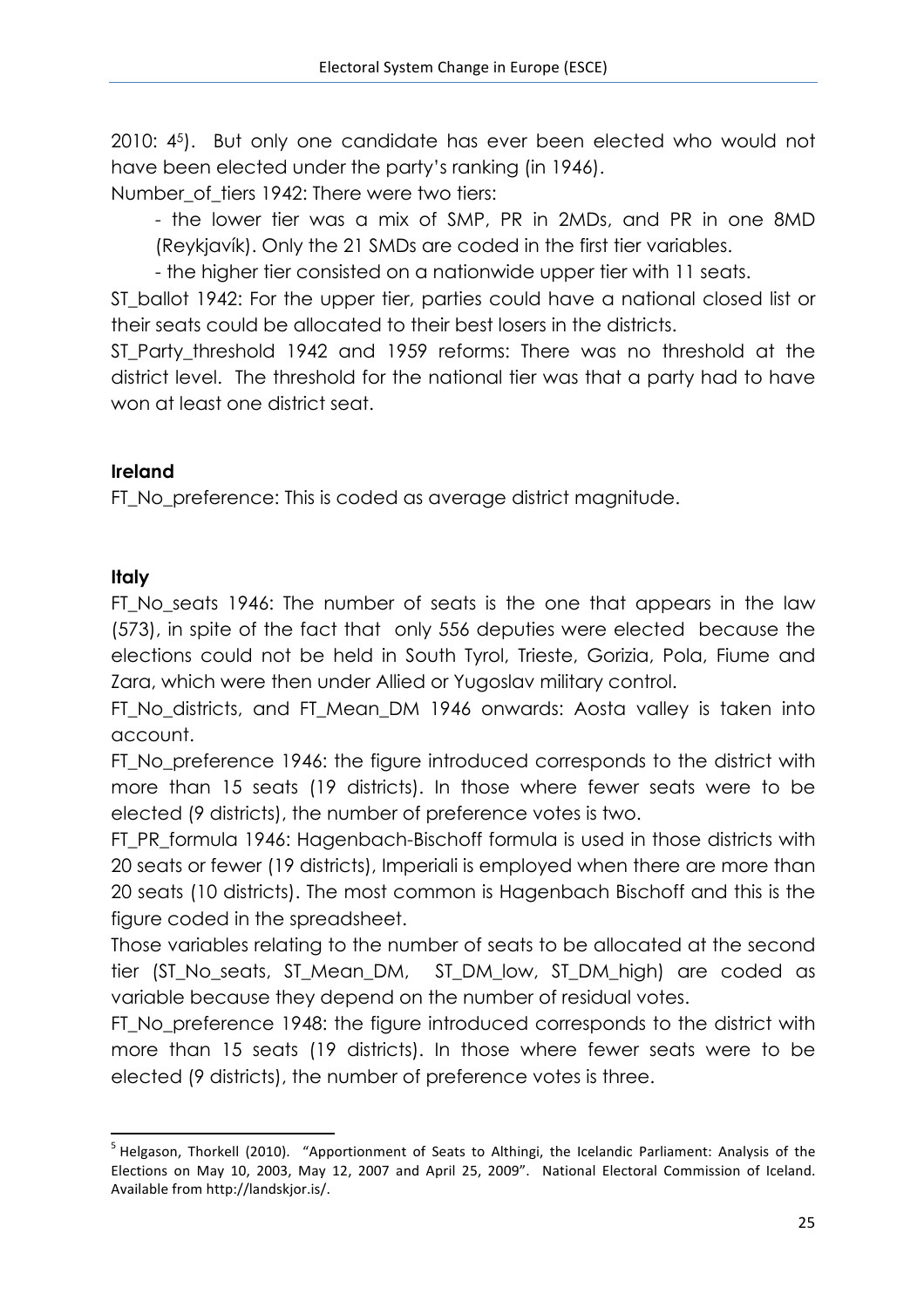FT PR formula 1948: This is coded as Imperiali, but the system was in fact slightly different. The quota for the first tier allocation is modified: instead of dividing by the number of seats plus one or plus two, it is divided by the number of seats plus three.

The 1953 electoral law was 1953 election, though it is coded in the spreadsheet. Since the bonus provisions were conditional and the conditions were not met, the bonus is not coded in the dataset (for more information, see 'Electoral System Change in Europe since 1945: Italy', ESCE project, at www.electoralsystemchanges.eu).

FT\_PR\_formula 1953: This is coded as Imperiali reinforced quota, which was the formula to be used in the event that no party got a majority of votes. In the case that a party or group of lists achieved the majority of votes (50% or more) two different quotas would have been calculated. The first one, the majority quotient, was the total number of votes won by the winning party or group of lists divided by the number of seats to be allocated to the winning party/coalition (390 seats). The second one, the minority quotient, consisted of the division of the total number of votes won by the rest of the parties by the seats to be allocated among them (210 seats).

ST PR formula 1953: It is coded as Hare quota though it is applied for candidates and not for parties' results. Instead of allocating the seats among the candidates listed by the parties for the upper tier, seats were allocated to candidates depending on who had won the highest number of votes. The same applies for 1957 system.

Change\_assemblysize 1956: This change is not reflected in the laws, though secondary sources (Mackie and Rose, 1991<sup>6</sup>; and the Ministry of the Interior) confirm this figure.

Mixed system type 1993: Though it could be coded as superposition because voters cast two votes, it is coded as correction due to the existence of the Scorporo system which, in the case of the Chamber of Deputies, meant that the number of votes that the second placed candidate won in the singlemember district plus one was subtracted from the proportional votes of the linked party lists of the winning candidate in the multi-member districts.

Relation tiers 1993: This is coded as compensatory due to the existence of the Scorporo system.

Party threshold National 1993: Threshold to participate in the allocation of seats under the proportional system.

Party\_threshold \_National; and Coalition\_threshold\_National 2005: The information that is coded in the spreadsheet is the following: There is a

<u> 1989 - Johann Stein, marwolaethau a bh</u>

<sup>6</sup> Mackie, T. T., & Rose, R. (1991). *The international almanac of electoral history*. Macmillan.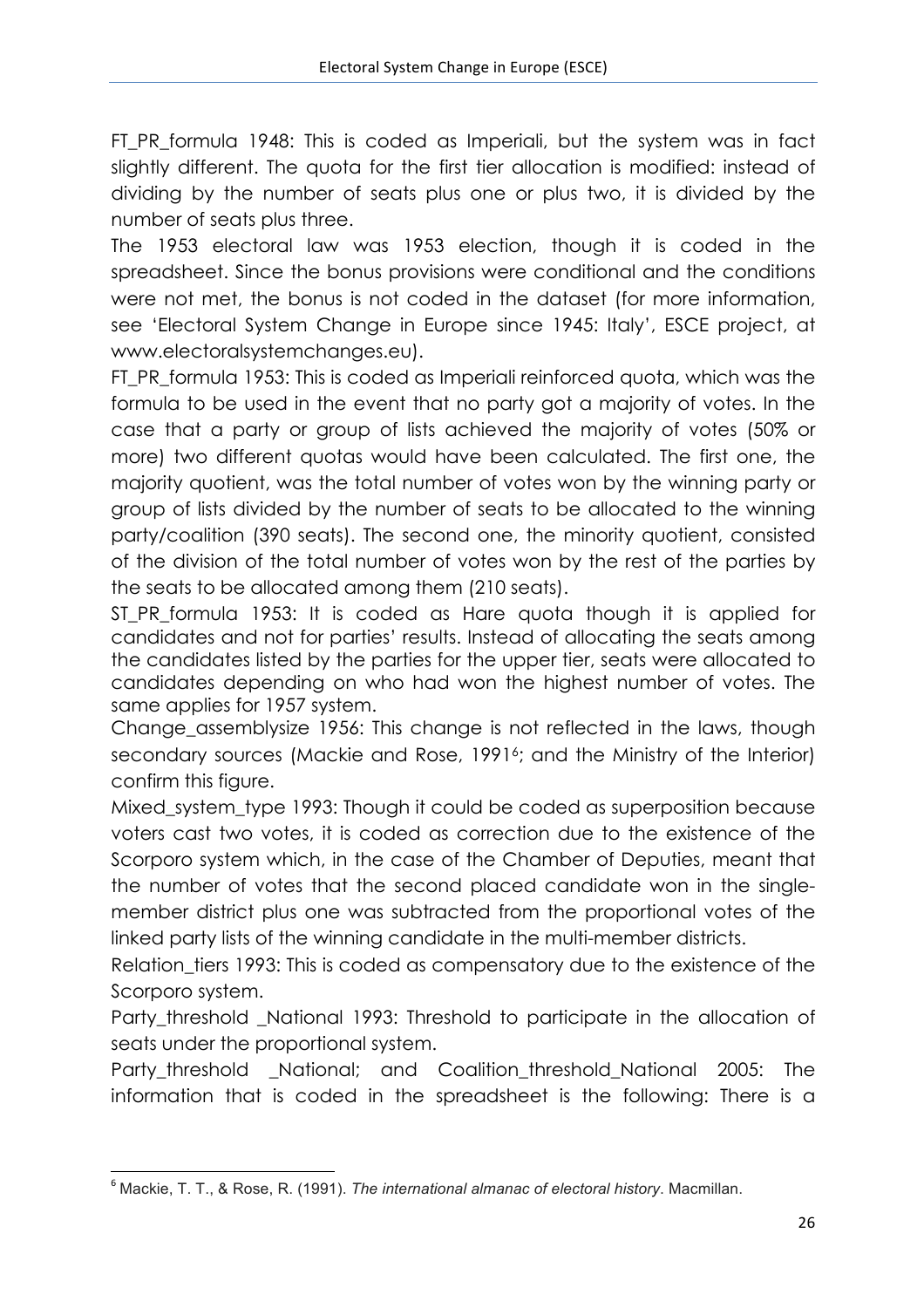national party threshold of 4% for parties outside a coalition and 10% for coalitions.

The following thresholds are not coded in the dataset: Parties being part of a coalition needed individually to gather 2% of the national votes, except that the largest party below 2% was also included; there was a further exception in the case of officially recognized linguistic minorities, which need 20% of the vote in the district.

FT\_PR\_formula 2005: According to the 2005 electoral law, the party or the coalition of parties that wins the most votes is immediately awarded 340 seats. The size of the seat bonus granted to the winning party is not reflected in the data.

FT\_No\_seats, and FT\_Mean\_DM 2005: These figures do not include the districts of Italians living abroad (12).

### **Latvia**

FT\_No\_preference 1992: Voters have a large capacity of intra-party choice of candidates through preference votes. Voters can mark with a '+' those candidates they prefer, they can put a line through those names of candidates they wish to de-select, or they can vote for a party list without expressing any preference vote for individual candidates.

#### **Lithuania**

Party\_threshold \_National 1992: To access the PR system, ethnic minorities require at least a Hare quota (1.4% of the total votes cast).

Thresholds upper tier 1992: The Hare quota is used for the first distribution of PR seats, the Hagenbach-Bischoff quota is used for remainders.

#### **Luxembourg**

Change\_assemblysize 1988: Assembly size becomes fixed; that is, it was no lnger linked to changes in population size.

#### **Malta**

Number\_of\_tiers 1987-2011: The second tier corresponds to the top-up bonus for the party that gets the most first preference votes (more than 50% of the votes until 1996, or just a majority of votes from 1996 onwards). The 2007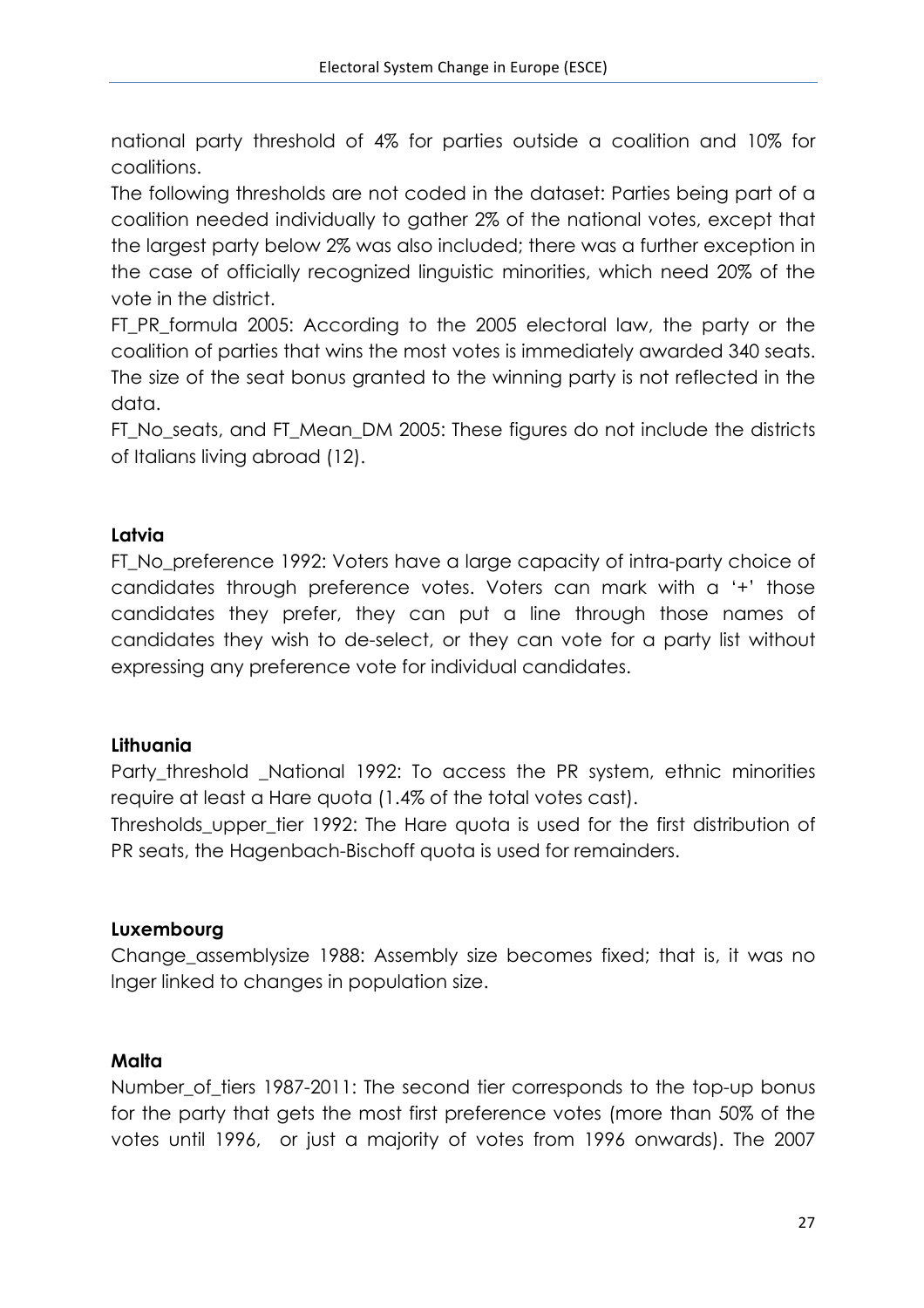reform introduced that the distribution of seats across parties should reflect the overall winning margin of votes.

Assemblysize 1987-2011: In 1987 it was established that there would be extra seats if one party won an absolute majority of first-preference votes but another one an absolute majority of seats. The extra seats would be used to correct the anomaly.

Variables in the second tier after 1987 refer to the top-up bonus seats that the winning party can get.

ST\_Maj\_formula 1996-2011: It is coded as majority/plurality because only the party getting most votes can gain access to the top-up bonus seats.

### **The Netherlands**

Party\_threshold \_National 1956: Also counts for combinations of lists and individual parties within these combinations (from 1972 onwards).

### **Poland**

Party threshold National 2001: In 2001 the 5% threshold will only be applied if more than one party is able to reach it. Otherwise, it will be used a 3% threshold.

FT\_PR\_formula 2001: In 2001, the system temporarily changed to modified Saint-Laguë, but D'Hondt was re-instated before new elections.

# **Portugal**

Assemblysize 1976-1979: The Constitution fixes the assembly size in a range between 240 and 250. Nonetheless, in the dataset the figure corresponds to the electoral laws of 1976 and 1979.

# **Romania**

Party thresholds: 5% of Hare quota for ethnic minorities while 8% for coalitions. Mixed system type 2008: The 2008 law retained the allocation of seats in a multi-tier process according to the principles of proportional representation. However, instead of voting for closed-lists in multi-member districts, the new system introduces voting for candidates in single-member districts. Three levels of allocation: 1) candidates who win an absolute majority of votes in the uninominal colleges are automatically awarded a seat; 2) votes across uninominal colleges are pooled and the Hare quota is applied to determine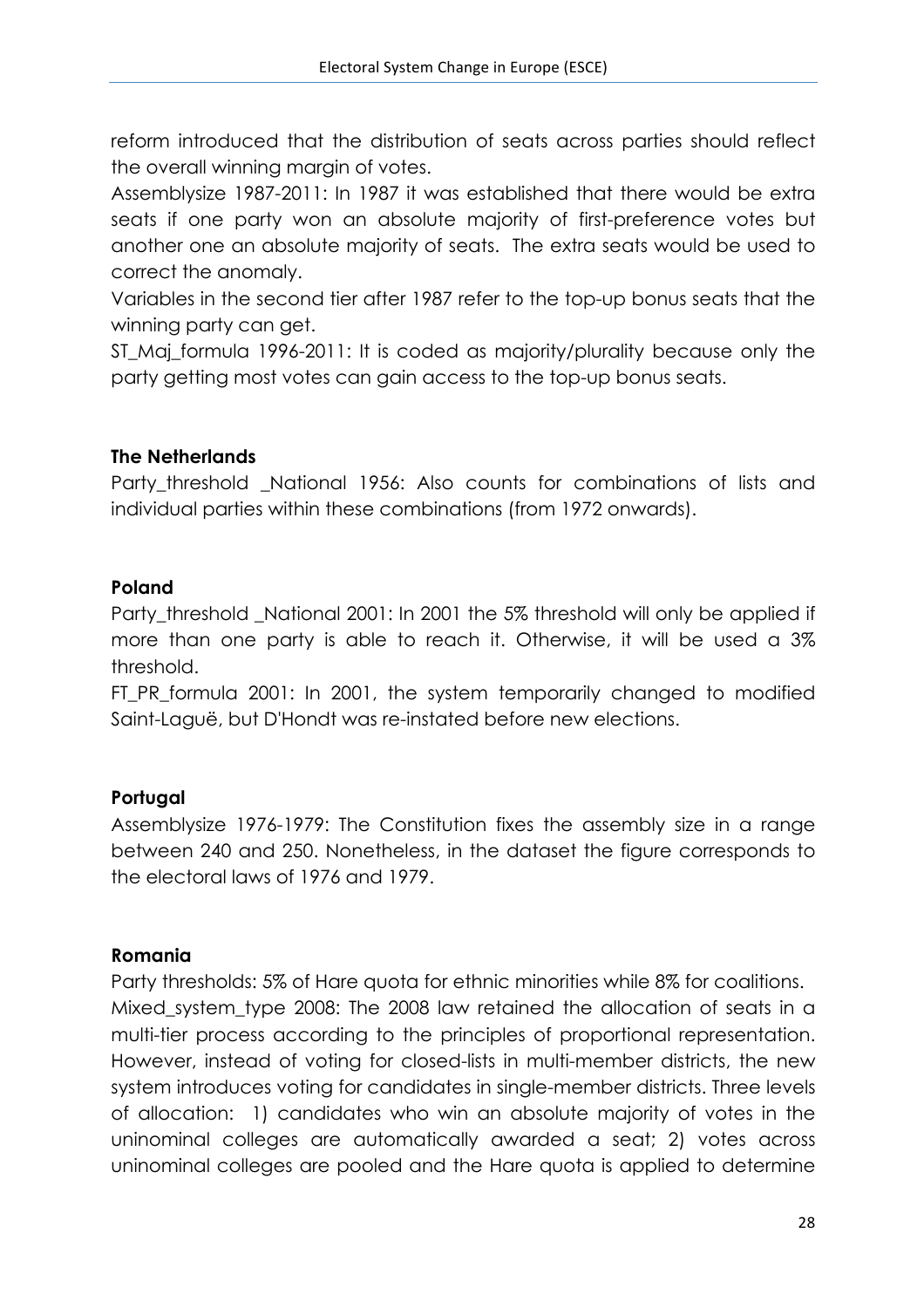the number of seats of each party; 3) Remaining seats are allocated in the following tier applying the D´Hondt formula

### **Slovakia**

Data for 1990–93 relate to the Slovak National Council elections, not to the Czechoslovak federal assembly. Coalition\_threshold\_National 1992: 7% if 2 or 3 parties in coalition, and 10% if 4 or more parties in coalition.

Coalition\_threshold\_National 1998: 5% for each of the members that form a coalition, plus thresholds of 10% for coalitions of two parties, 15% for coalitions of three parties, and 20% for coalitions of four parties and more.

Coalition\_threshold\_National 1999: The Constitutional Court restored the previous thresholds: 7% when there are 2 or 3 parties in a coalition and 10% if there are 4 or more parties in a coalition.

### **Slovenia**

Party threshold National 1992: 3 seats to access second tier. This equated to about 3% of nationwide votes.

FT\_PR\_formula 1992: With one seat for each minority with run off system.

FT\_Mean\_DM The two minority seats are excluded

ST ballot 1992: Parties that entered in the second tier of election could allocate up to 50% of all mandates awarded according to the order on the original list

Party\_threshold \_National 2000: Nationwide threshold for representation (NOT ONLY SECOND TIER).

ST ballot 2000: The closed list element in the allocation of seats to the nation tier was erased.

FT\_PR\_formula 2006: Borda Count system enacted for minorities seats

# **Sweden**

FT\_No\_preference 1945: Voters could bring their own ballot, no candidate limit

FT\_ballot 1945: In practice closed-list.

Party threshold Subnational 1969: For a party to compete in a district, it has either to attain four percent of the votes nationwide, or twelve percent of the seats in the district.